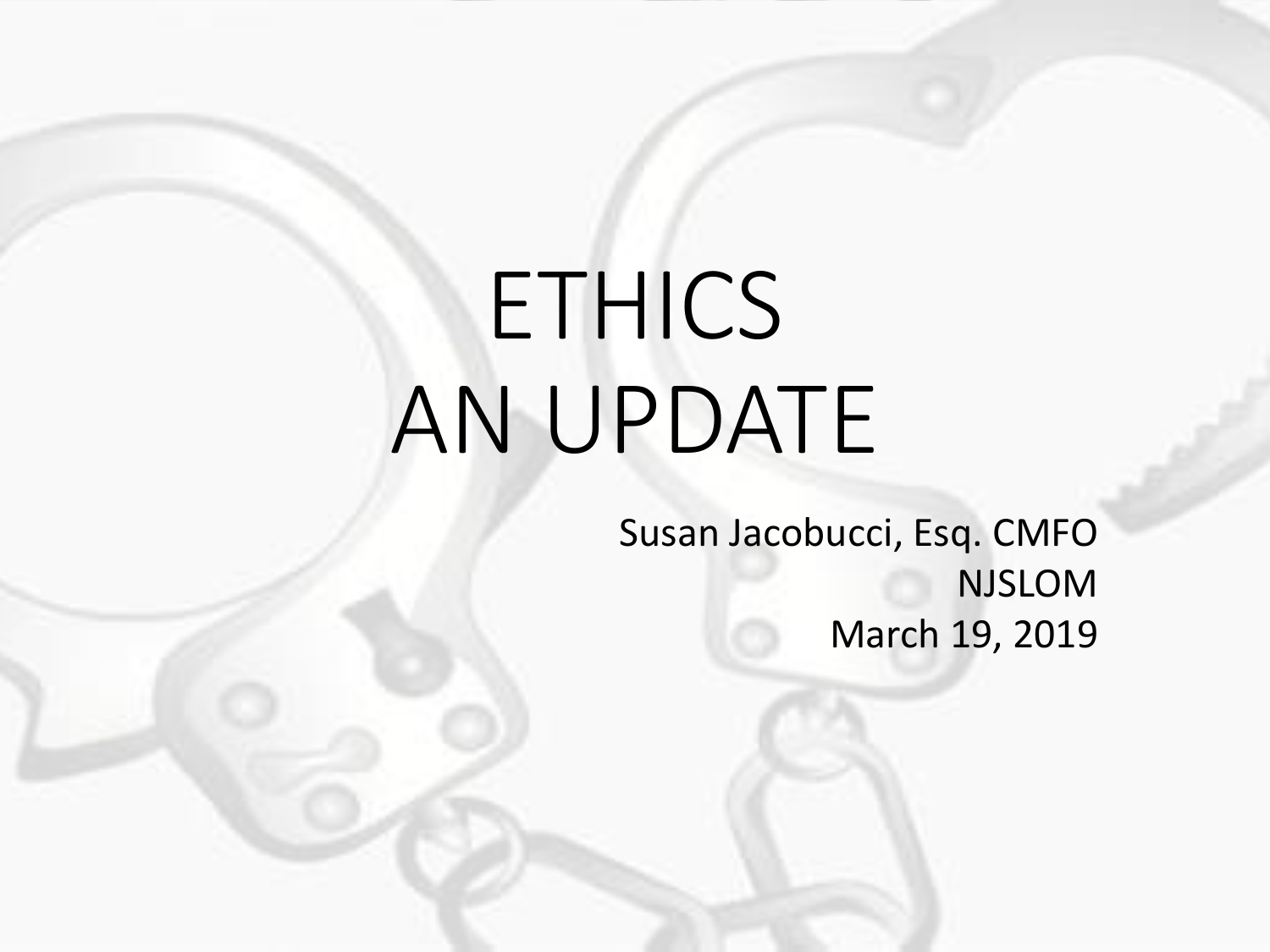# DISCLAIMER

- •No animals were harmed in the preparation of this PowerPoint.
- All opinions expressed by the panelists are their opinions and do not reflect the "official" positions of the entities for which they work.
- Any sarcasm is that of the panelists alone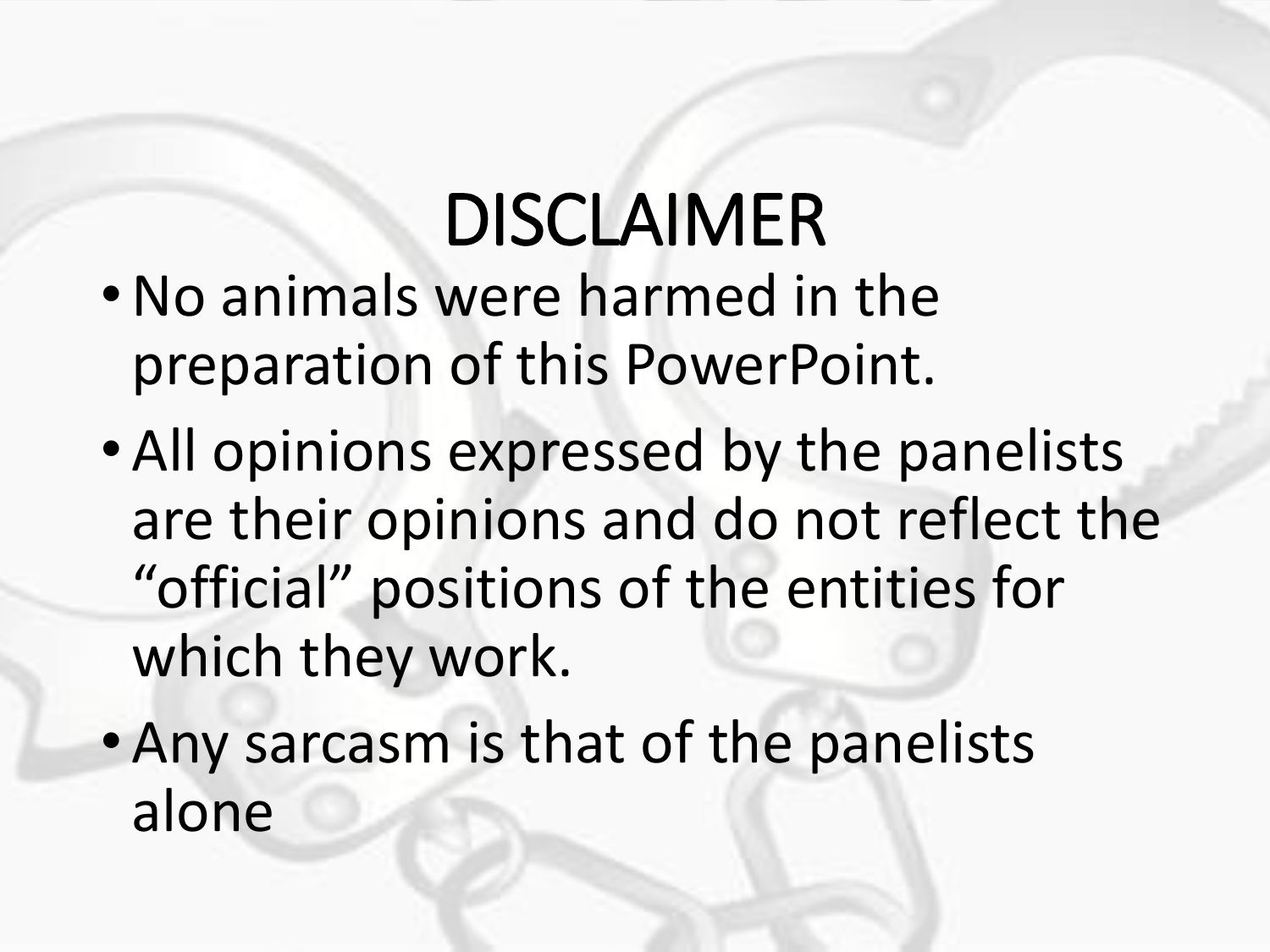•"Ethics is based on well-founded standards of right and wrong that prescribe what humans ought to do, usually in terms of **rights, obligations,** benefits to society, fairness, or specific virtues."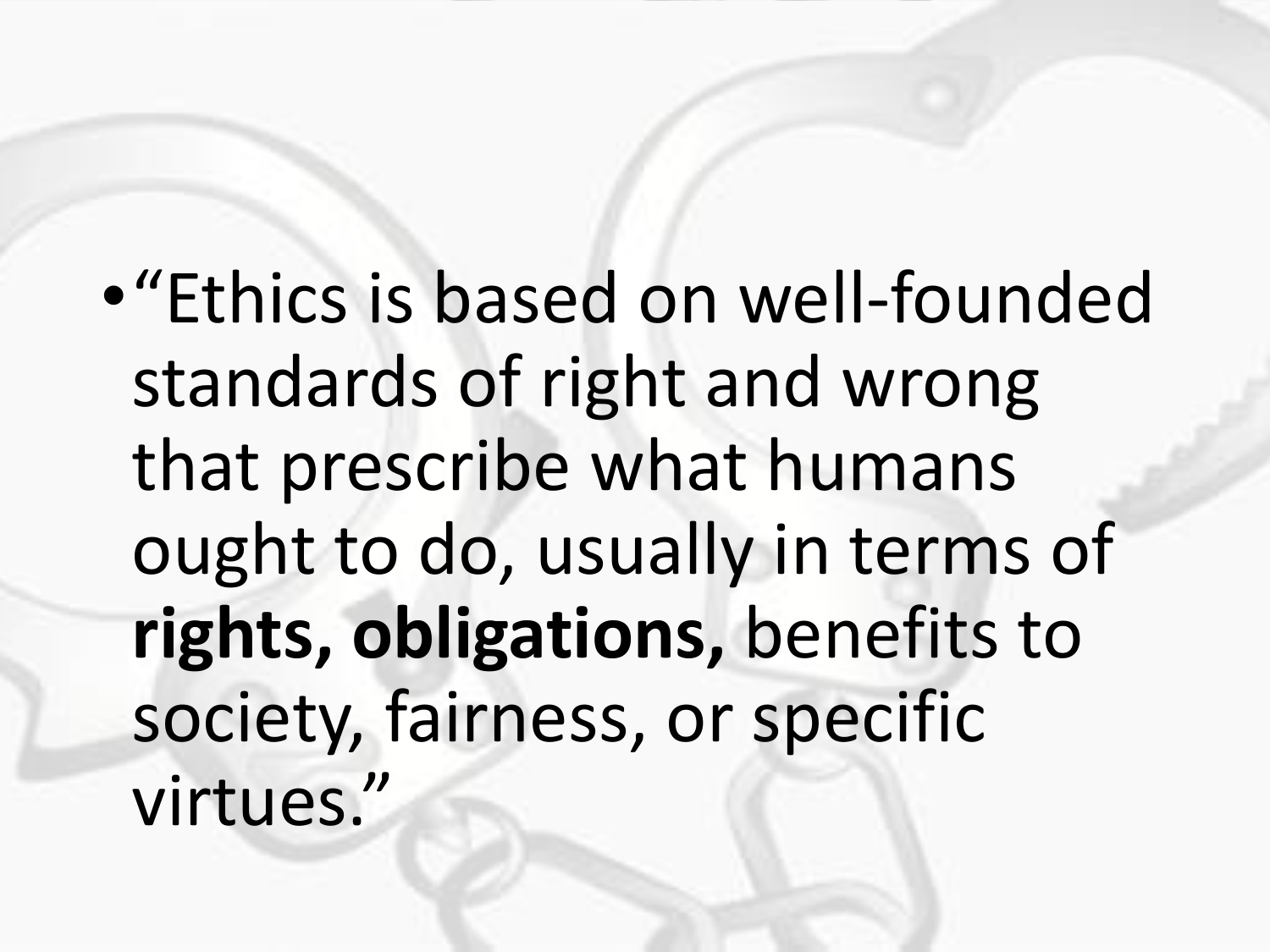#### N.J.S.A. 40A:9-22.2 *et.seq.*

a. Public office and employment are a public trust;…

e. It is the purpose of this act to provide a method of assuring that standards of ethical conduct and financial disclosure requirements for local government officers and employees shall be clear, consistent, uniform in their application, and enforceable on a Statewide basis*, and to provide local officers or employees with advice and information concerning possible conflicts of interest which might arise in the conduct of their public duties.*

• IT'S ALL CONFLICTS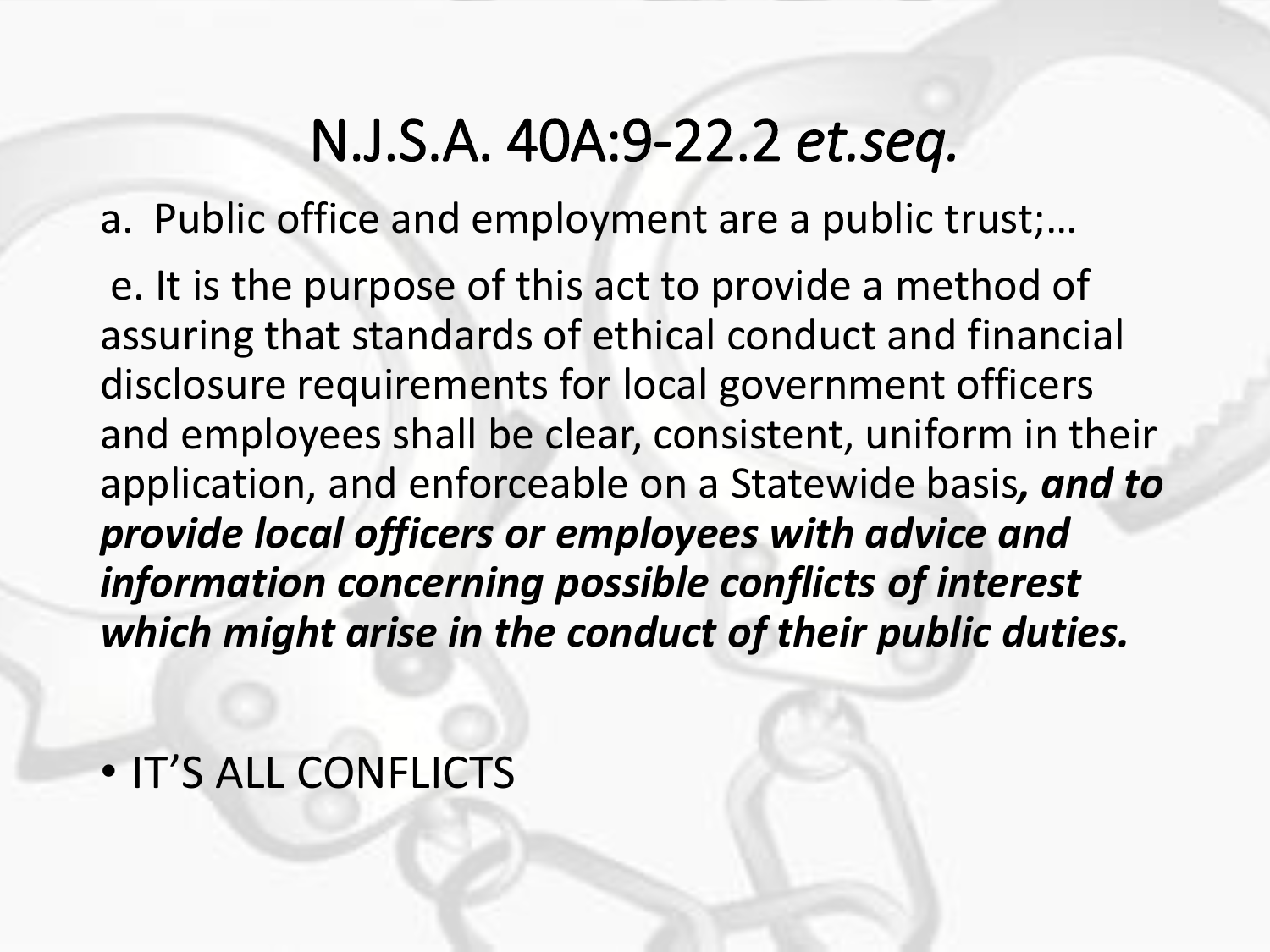# TWO PRONGS OF THE LGEL

- Financial Disclosure Forms
	- Who fills out (everyone) Managerial Executives expanded
	- LFN 2019-4: 2018 Rosters carried over (March 18, 2019)
	- Electronic filing on or before April 30th
	- Fill out all lines (even if none or N/A)
	- Clerk's responsibility regarding roster (contained in detail in LFN
	- Wearing several hats file separately for each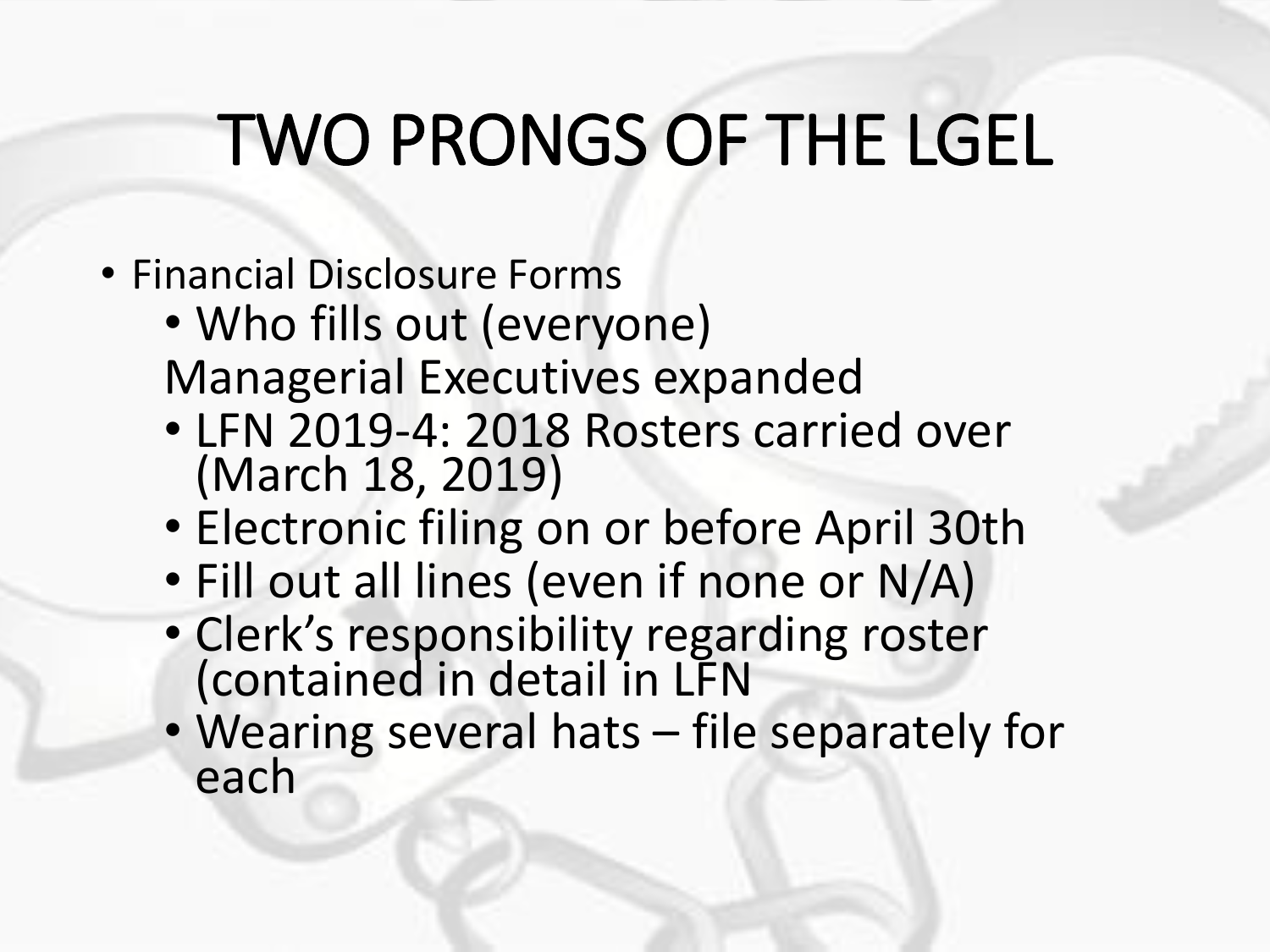# WHO DOESN'T HAVE TO FILE WITH LGS

- AO 91-0096: Court Personnel Including Judges and Court Administrators
- AO 91-0141: County Board of Taxation Commissioners
- AO 92-0070: Local Assistance Board Members
- AO 92-0071: Municipal Environmental Commission Members
- AO 92-0109: Emergency Management Council Members
- AO 95-0168: o County/Local Advisory Committee on Alcoholism and Drug Abuse Members
- County Alliance Steering Subcommittee Members
- Municipal Alliance Committee Members
- AO 97-0135: Registered Municipal Accountants Serving as Local Government Auditors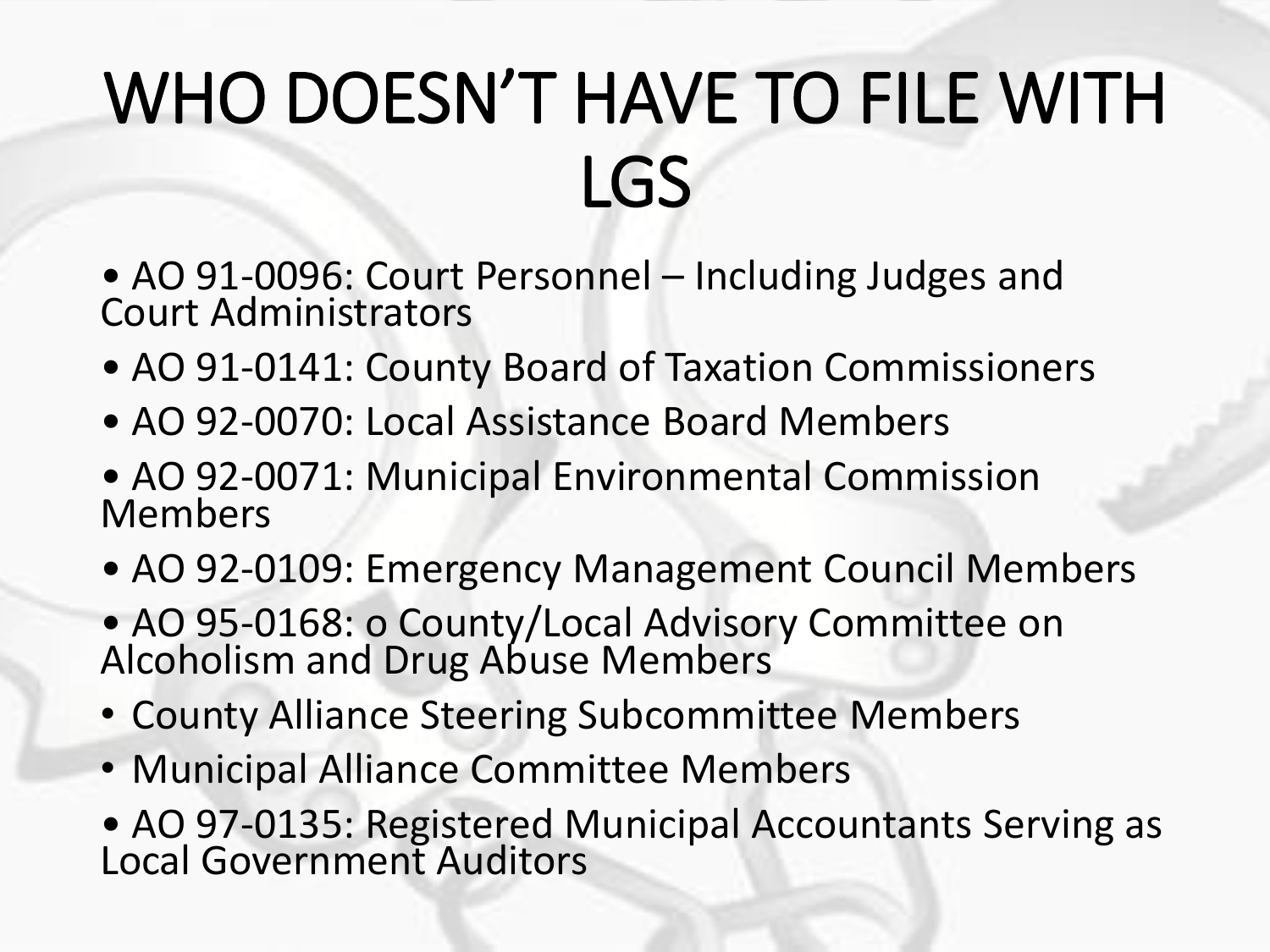#### CLERK'S RESPONSIBILITY

• It is the LGE representative's responsibility to ensure that the LGO roster is fully and accurately updated on or before March 31, 2019. Those LGE representatives who do not update the rosters may be subjecting some LGOs to possible violations of the filing requirement in the Local Government Ethics Law. For example, all LGOs who remain active on rosters will be required to submit a 2019 FDS. Those LGOs who are improperly retained on the roster, and as a result, fail to file an FDS, could be found in violation. Notices of violation for non-filing will be generated after the filing deadline from the roster created by the LGE representative. Similarly, new LGOs who are required to be listed on the roster, but whose names have not been added, will not receive a PIN # and, therefore, will not be able to file an FDS.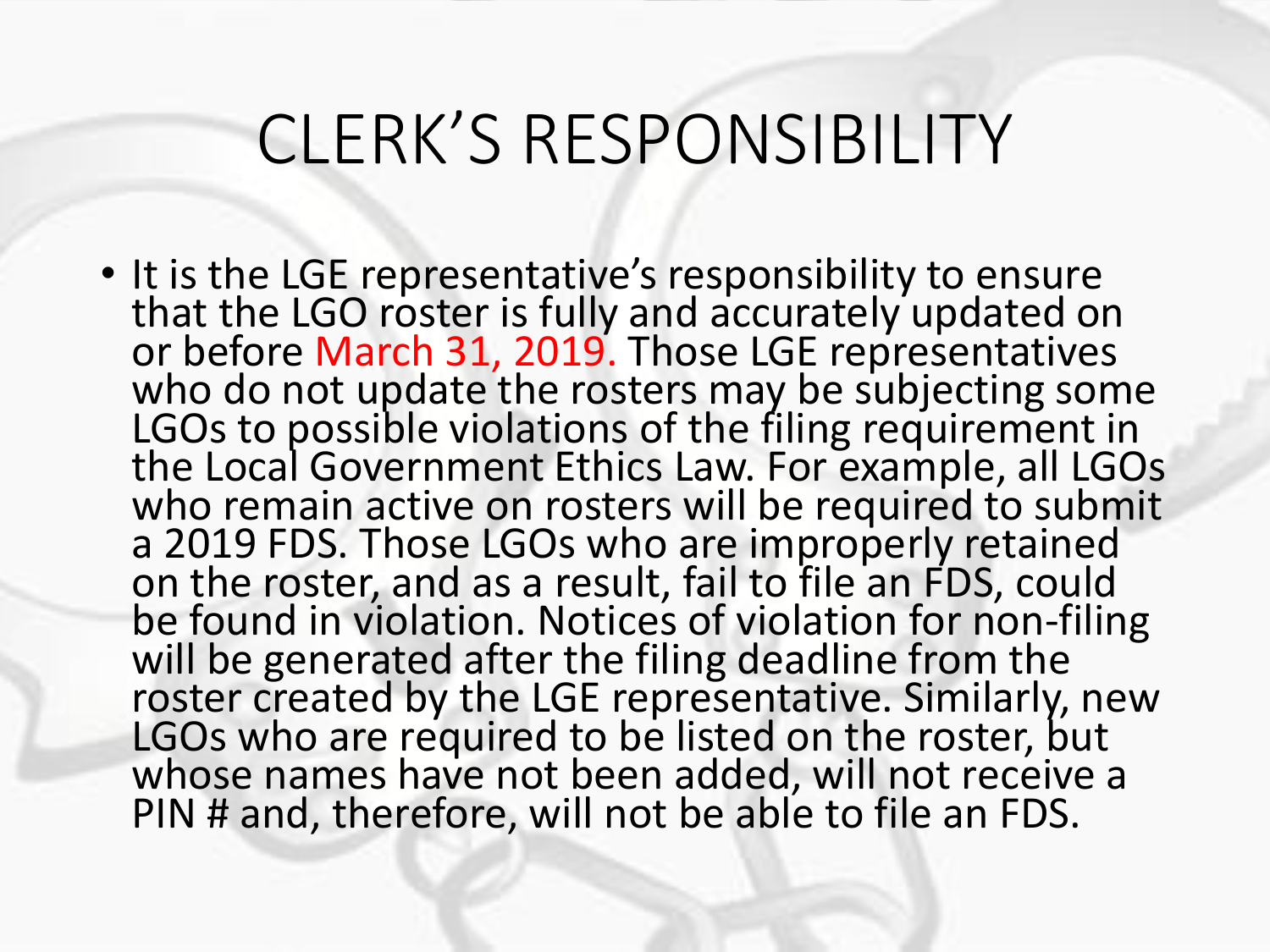### THE OTHER PRONG

- Local Government Ethics Law
	- Applies to all local government employees and elected officials , including authorities
	- Consequences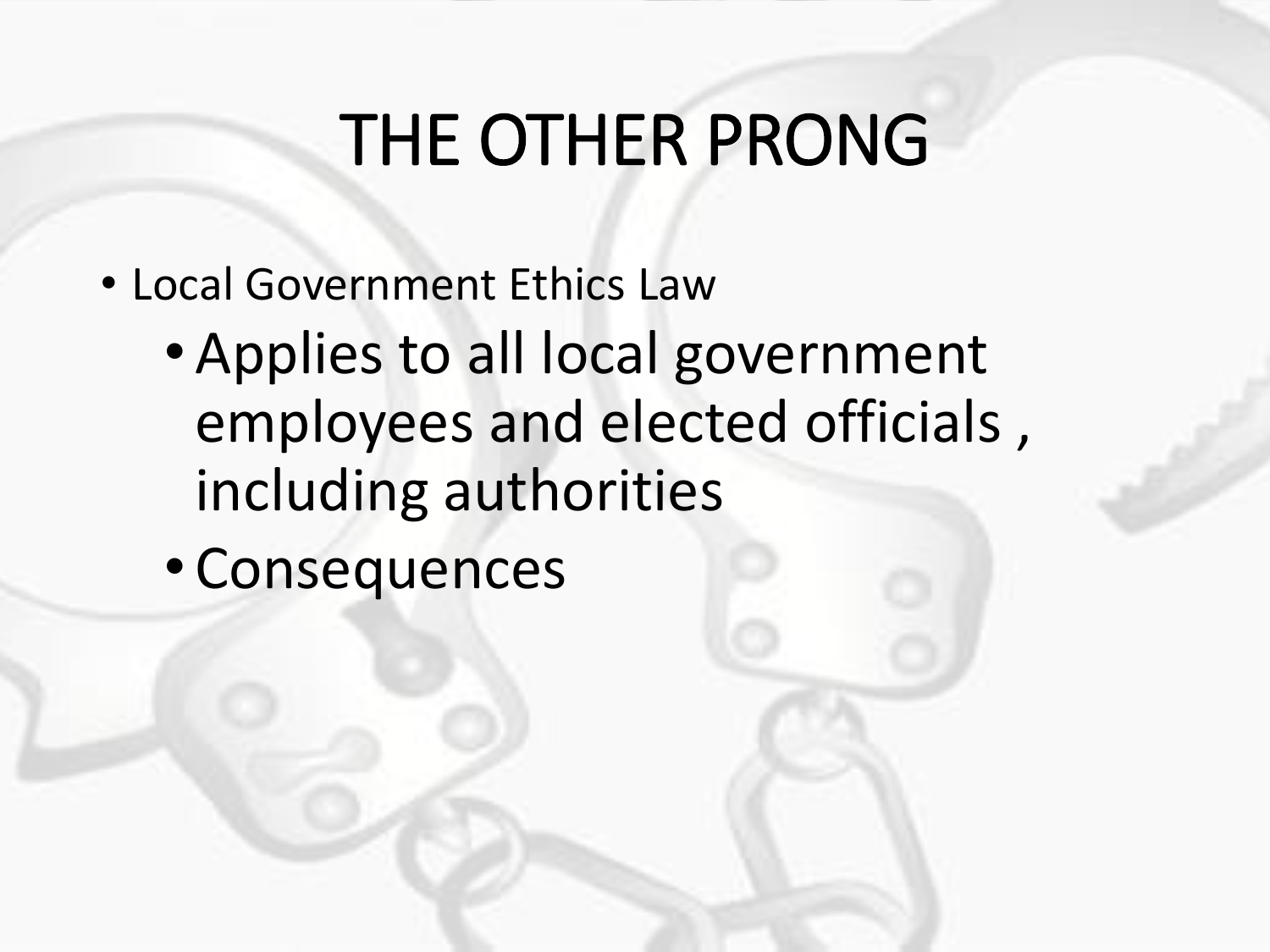### FED ETHICS

- OGE REPORTED:
- **How many violations**:
- There were a total of 1,584 violations of rules which resulted in disciplinary action in 2015, according to the OGE.
- Among the most common violations were offenses such as promoting a product or service that would be beneficial to a federal employee, their friends or family members. Other frequent offenses included the improper use of government property, such as a computer or vehicle, or improper activities while on government time.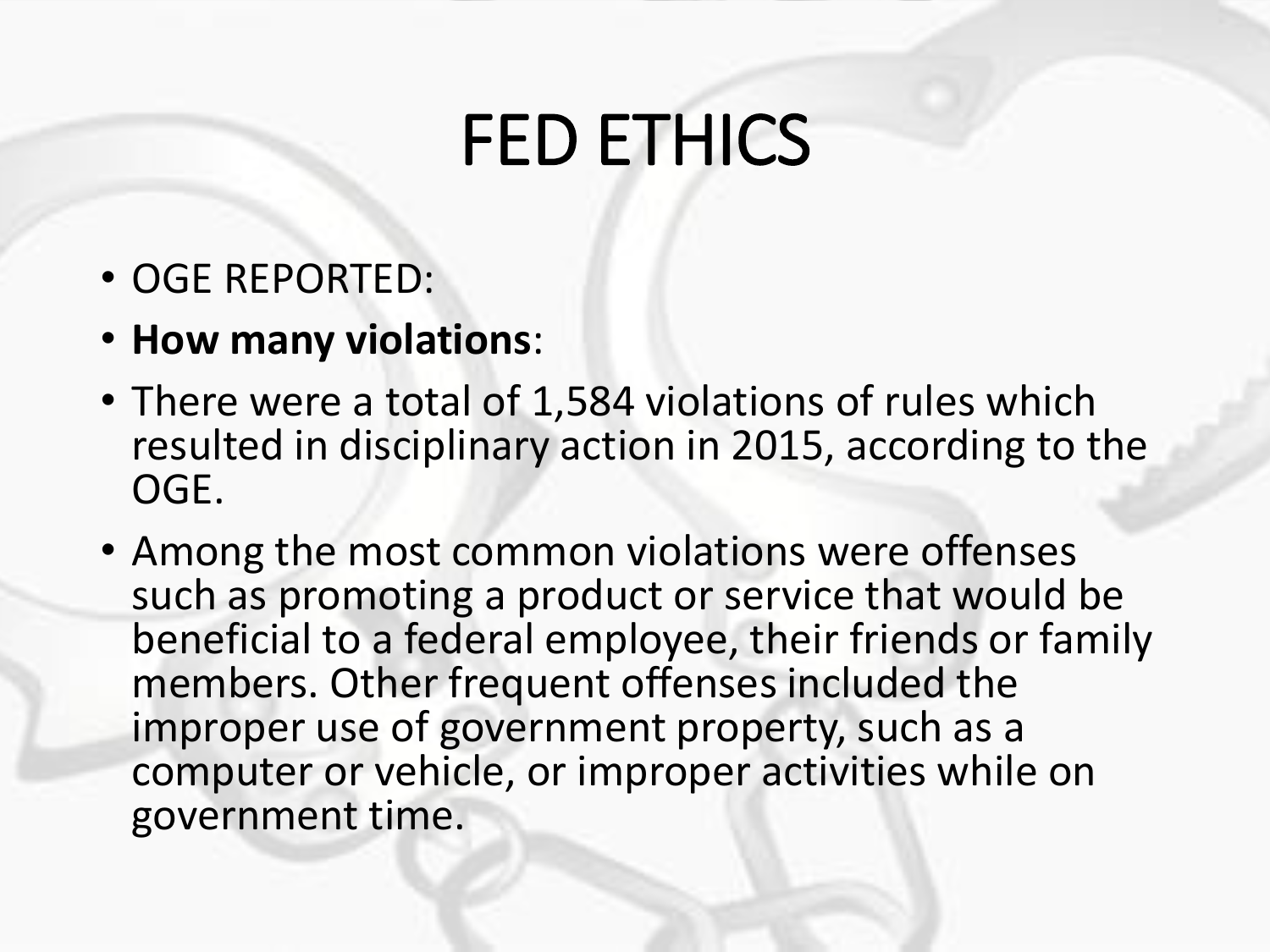### NJ STATE CASE

- Going to SNHSU (you've seen the commercials
- "Recusing" self from voting but participation in discussions, emails etc.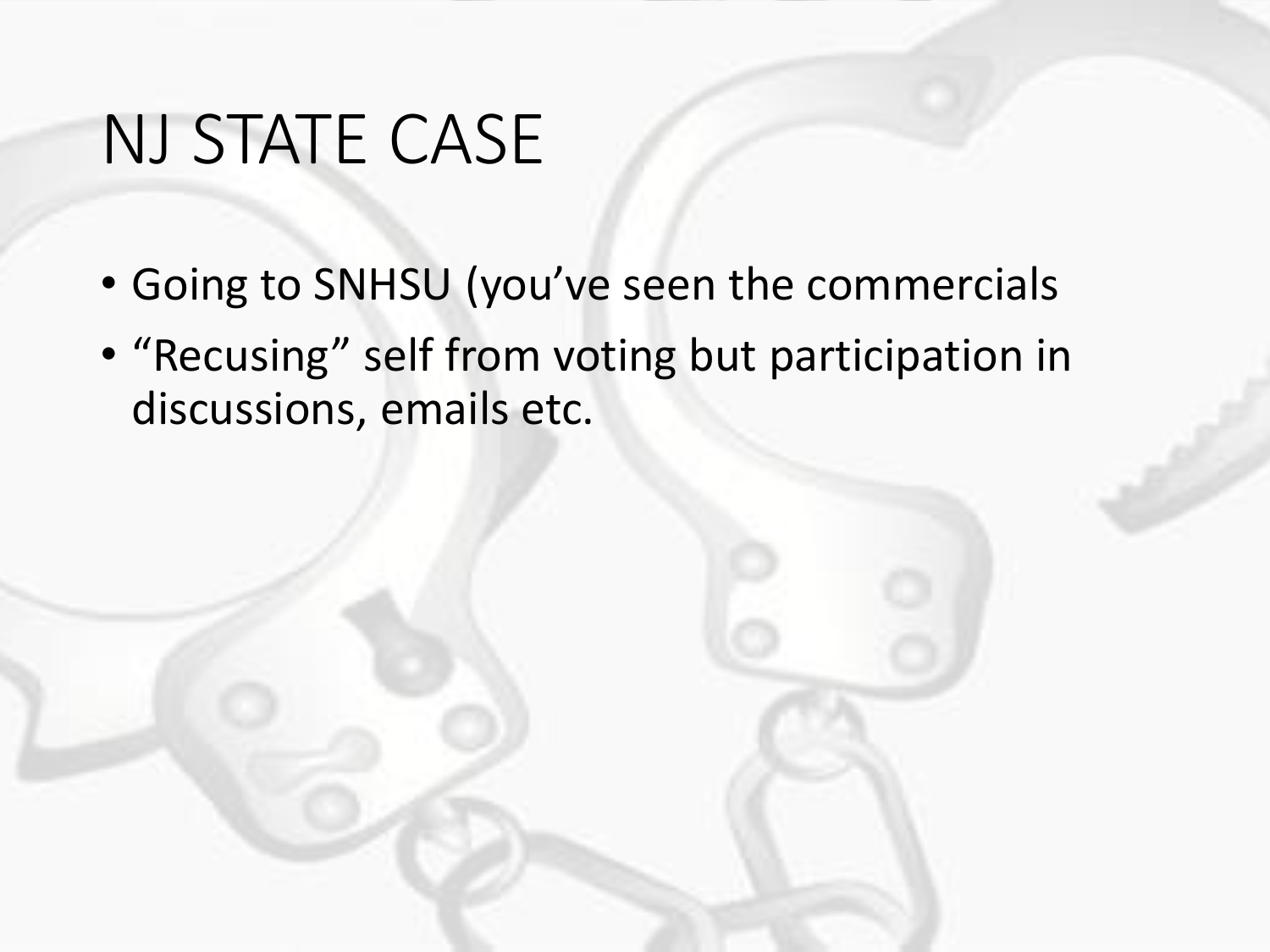### CONCEPTS OF ETHICS

- integrity
- impartiality and fairness
- transparency
- confidentiality
- avoidance of appearance of impropriety
- due diligence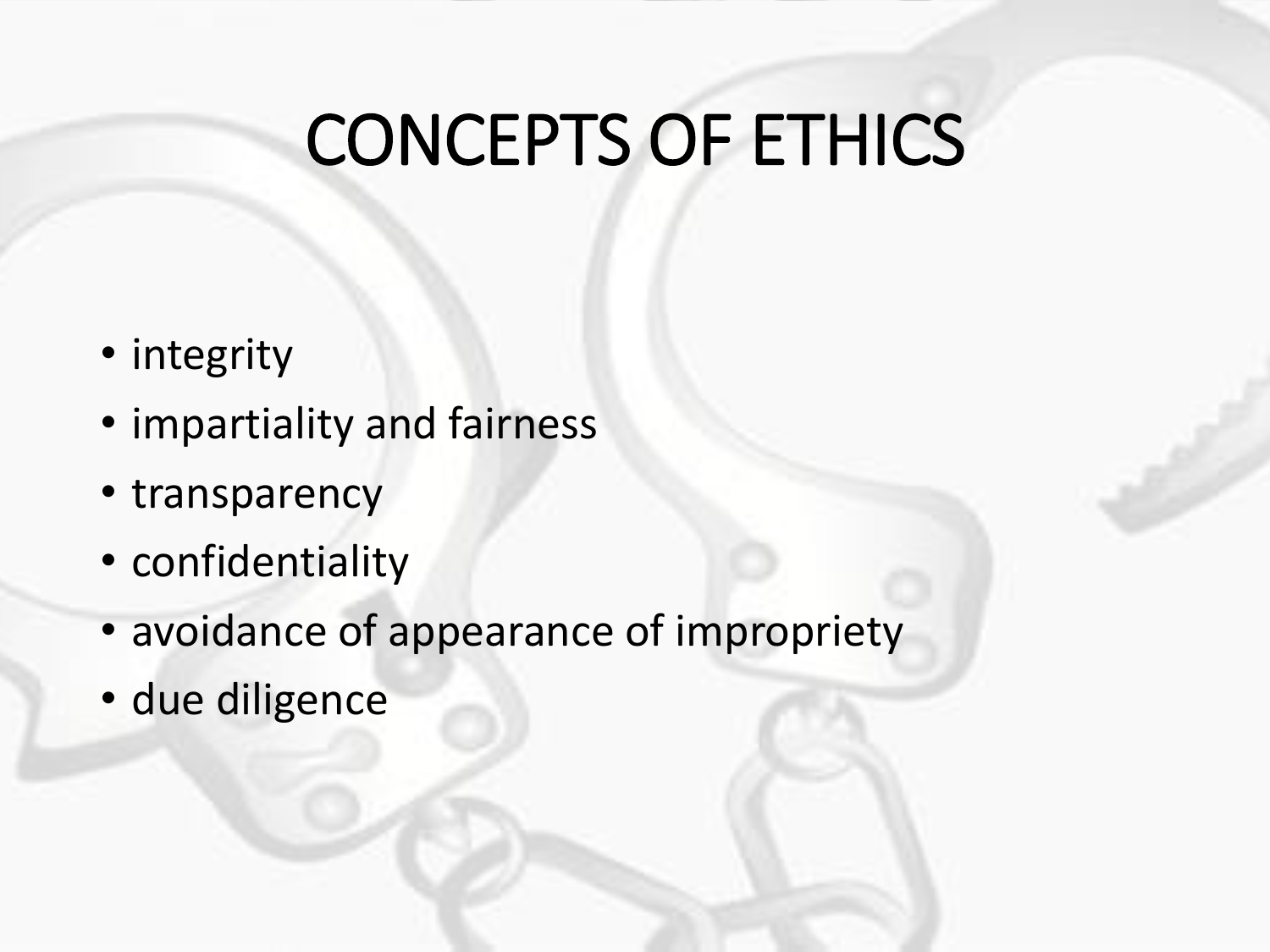## Integrity

- Adherence to moral and ethical principles; soundness of moral character
- Acting in an honorable manner regardless of the circumstances or who is watching
- Keeping your promises to yourself and others
	- **Be true to yourself in all that you do.**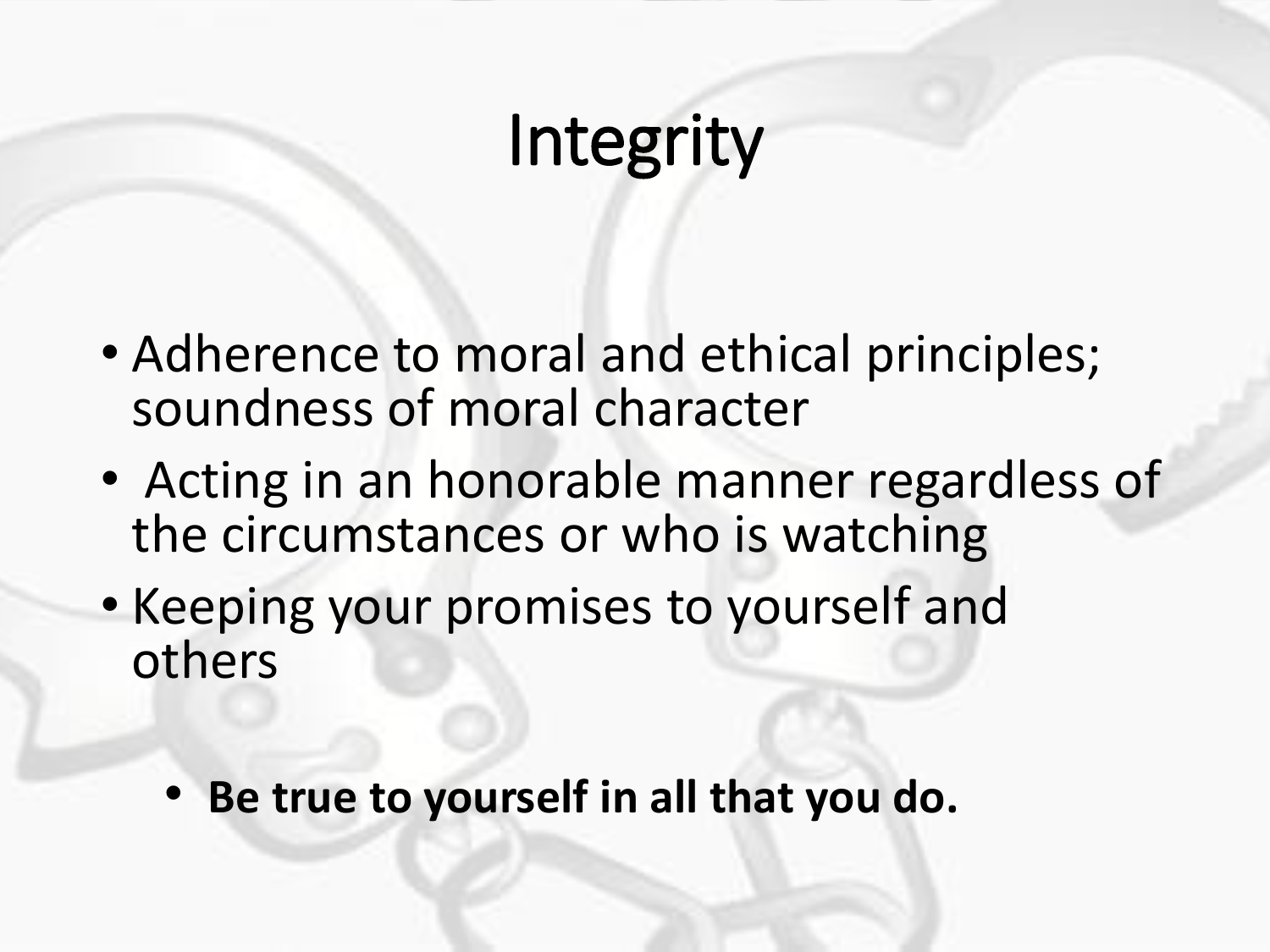# ETHICAL RISKS

- •conflict of interest
- •fraud
- •corruption
- •coercion
- •collusion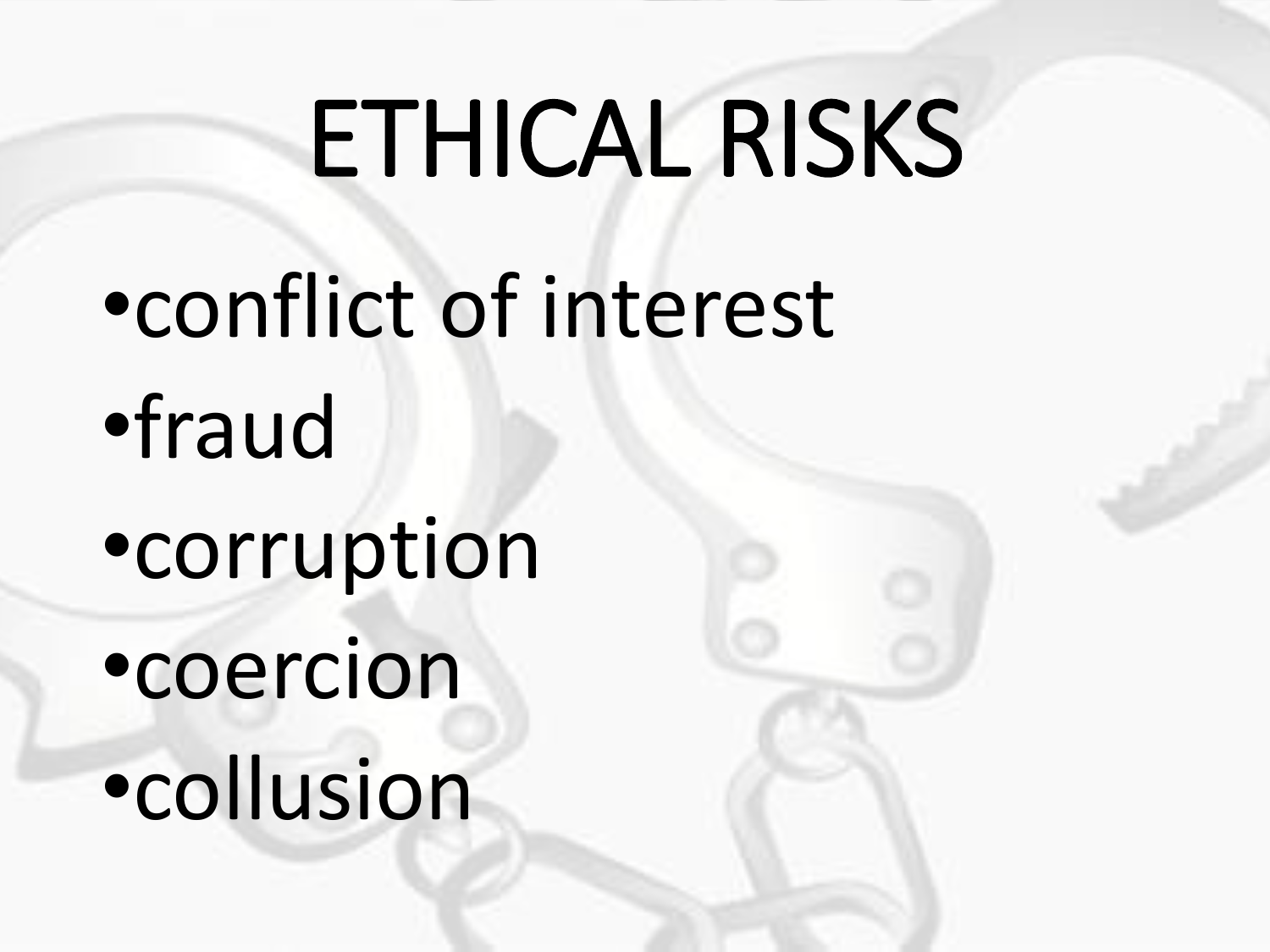# COLLUSION

#### • **Collusion**

- *An agreement between two or more people to defraud a person of his or her rights*
- *or to obtain something that is prohibited by law.*
- n. where two persons (or business entities through their officers or other employees) enter into a deceitful agreement, usually secret, to defraud and/or gain an unfair advantage over a third party, competitors, consumers or those with whom they are negotiating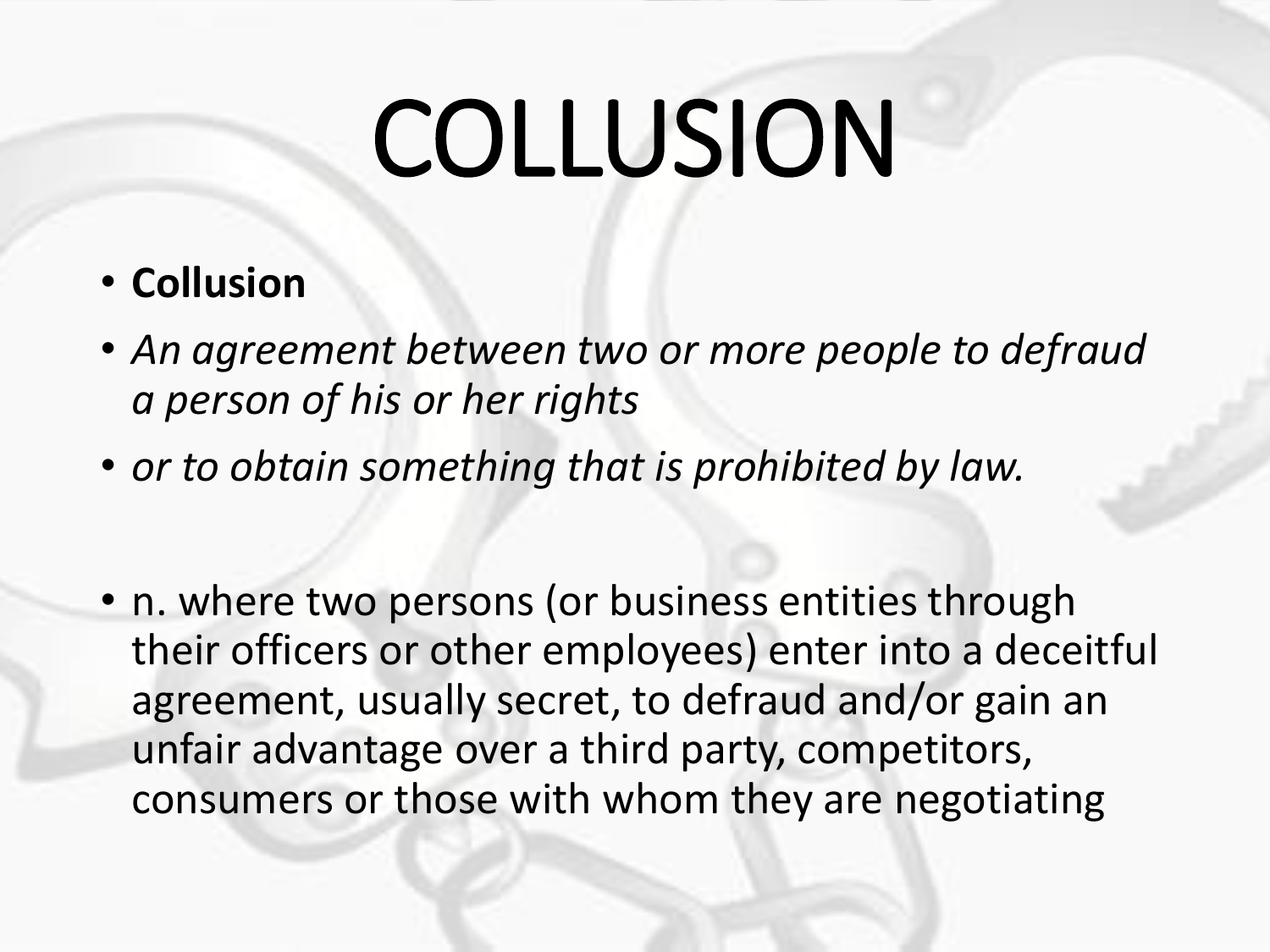#### LOCAL GOVERNMENT ETHICS **STATUTE**

- C. CONFLICTS
- I. INFORMATION
- G. GIFTS
- A. ABUSE OF OFFICE
- R. REPRESENTATION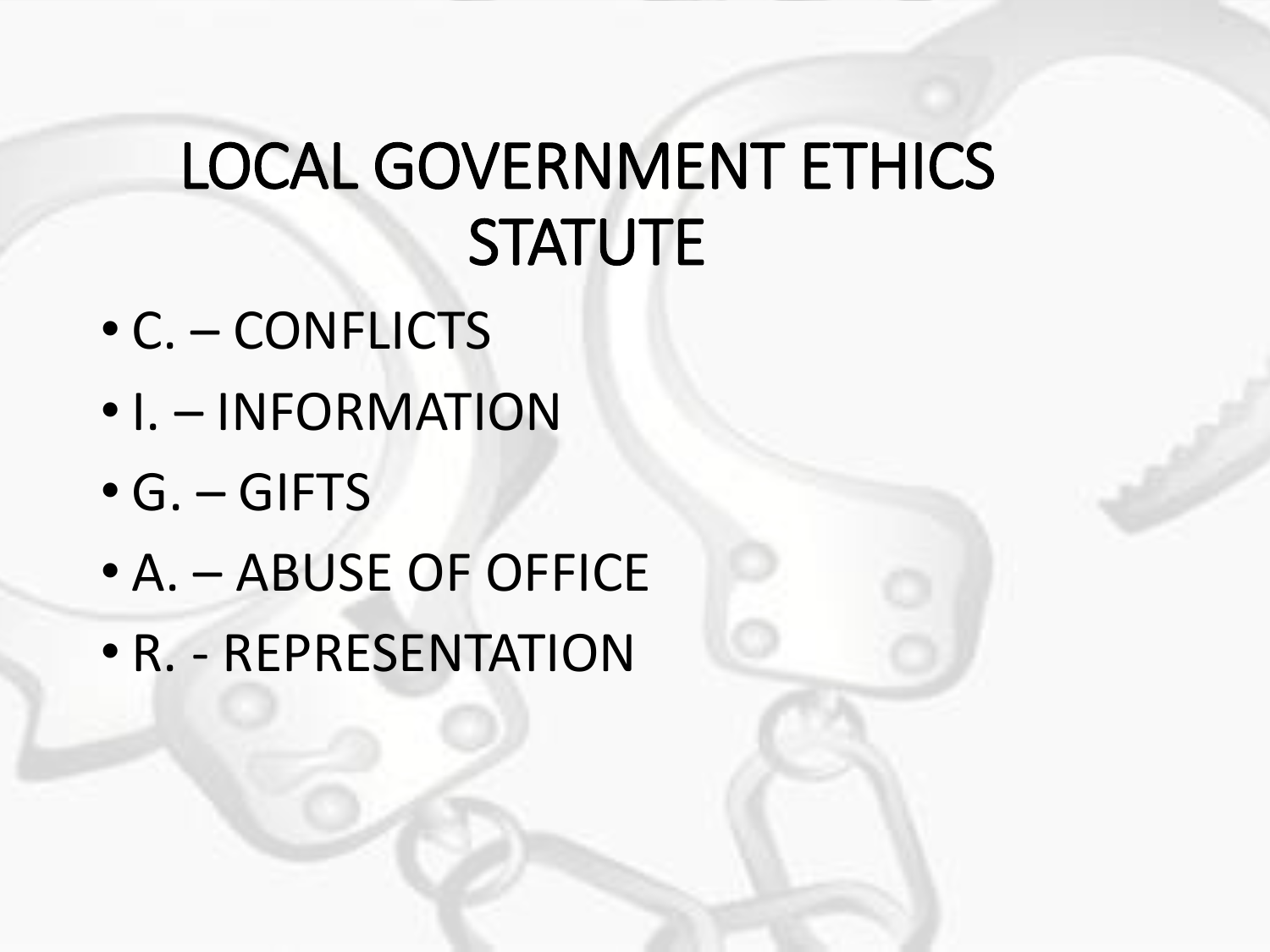• N.J.S.A. 40A:9-22.5a:

No local government officer or employee or member of his immediate family shall have an interest in a business organization or engage in any business, transaction, or professional activity, which is in substantial conflict with the proper discharge of his duties in the public interest.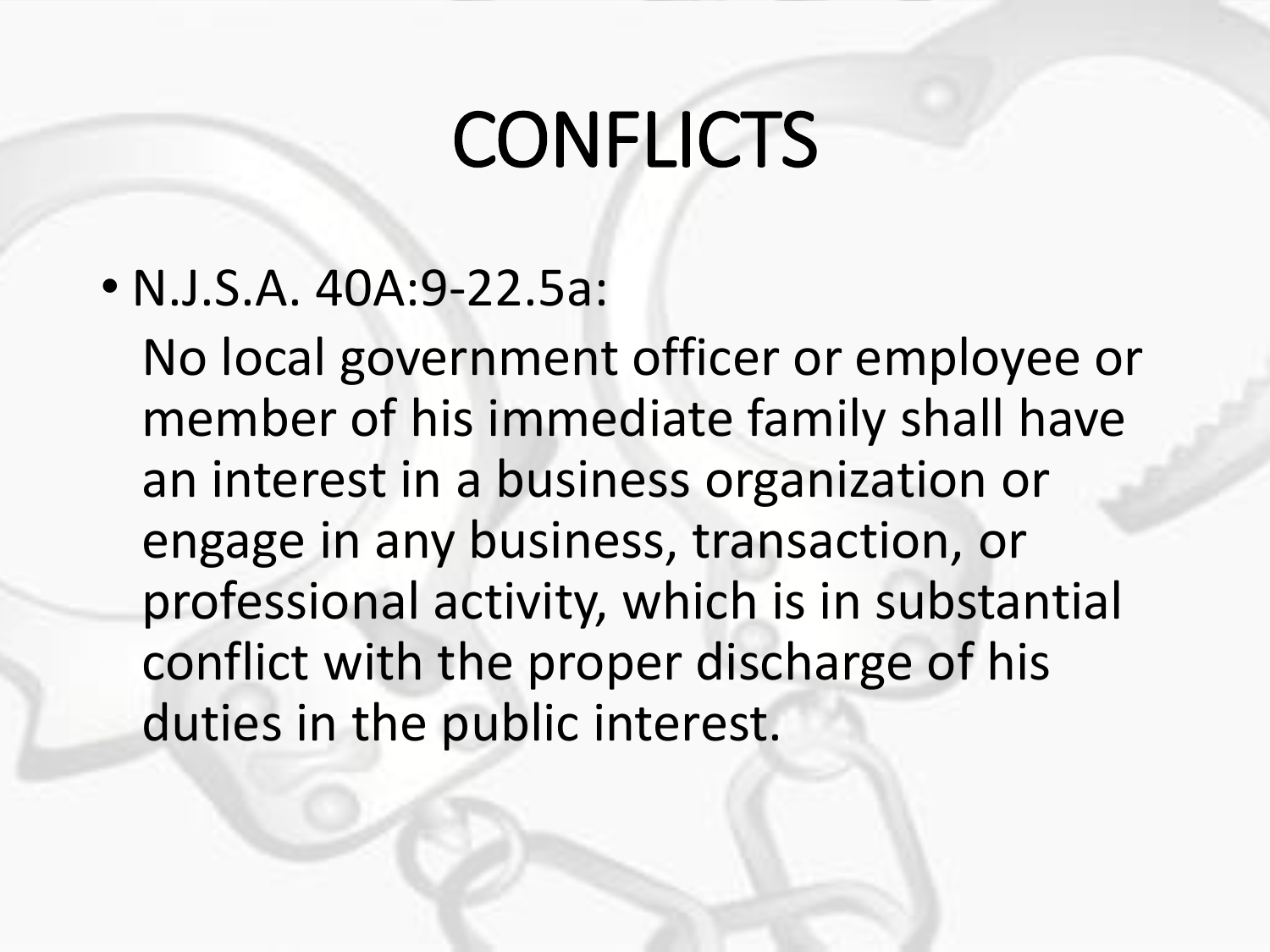•*A very common risk situation related to ethics is the risk of a conflict of interest. Conflict of interest can be defined as a direct or mutually exclusive clash between the interest of the municipality and the private or personal interest of a Clerk.*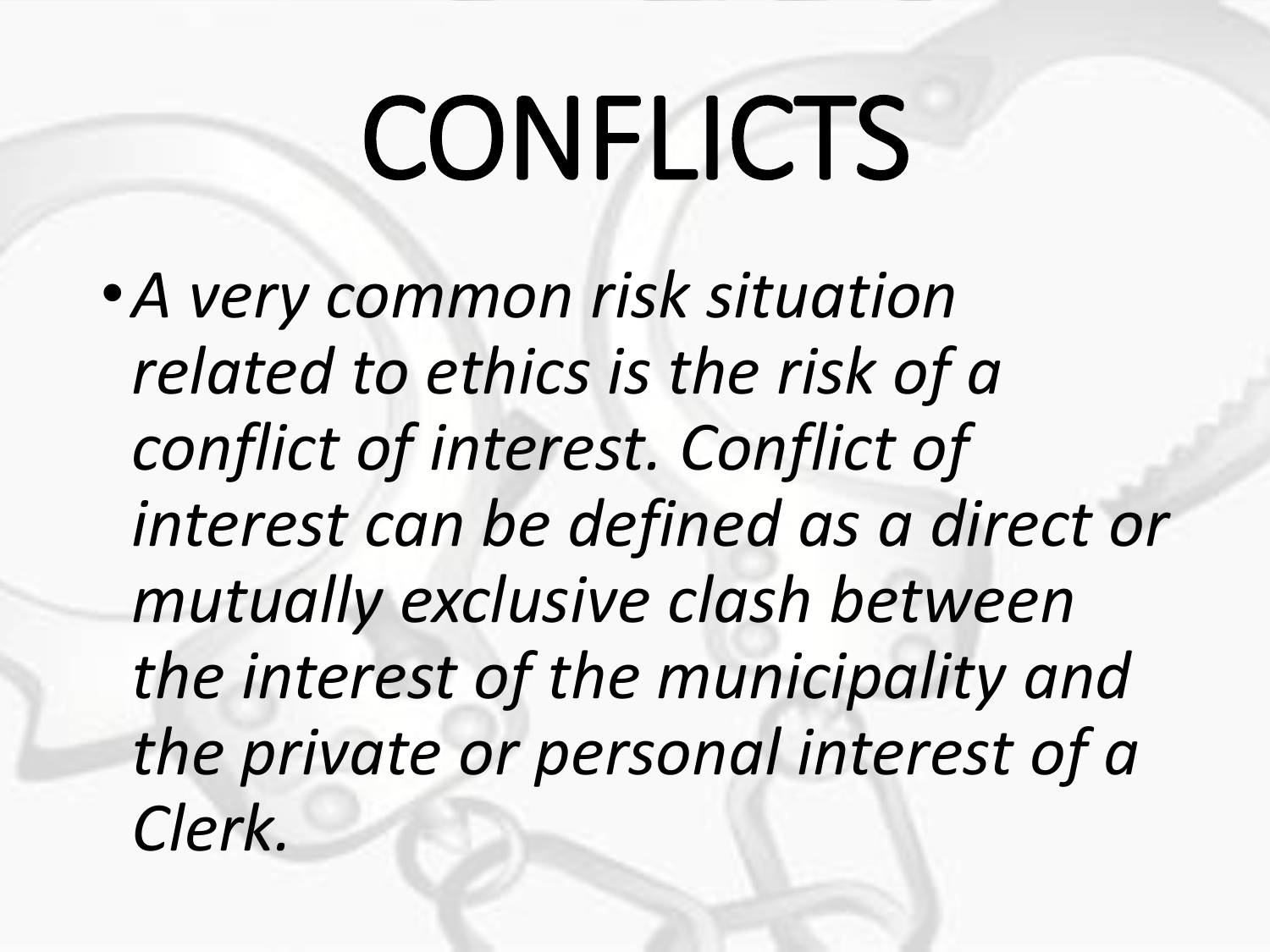• *Staff members shall not be actively associated with the management of, or hold a financial interest in any profit-making business or other concern, if it were possible for the staff member or the profit-making, business or other concern to benefit from such association or financial interest by reason of his or her position with the United Nations*

*United Nations Ethics Code*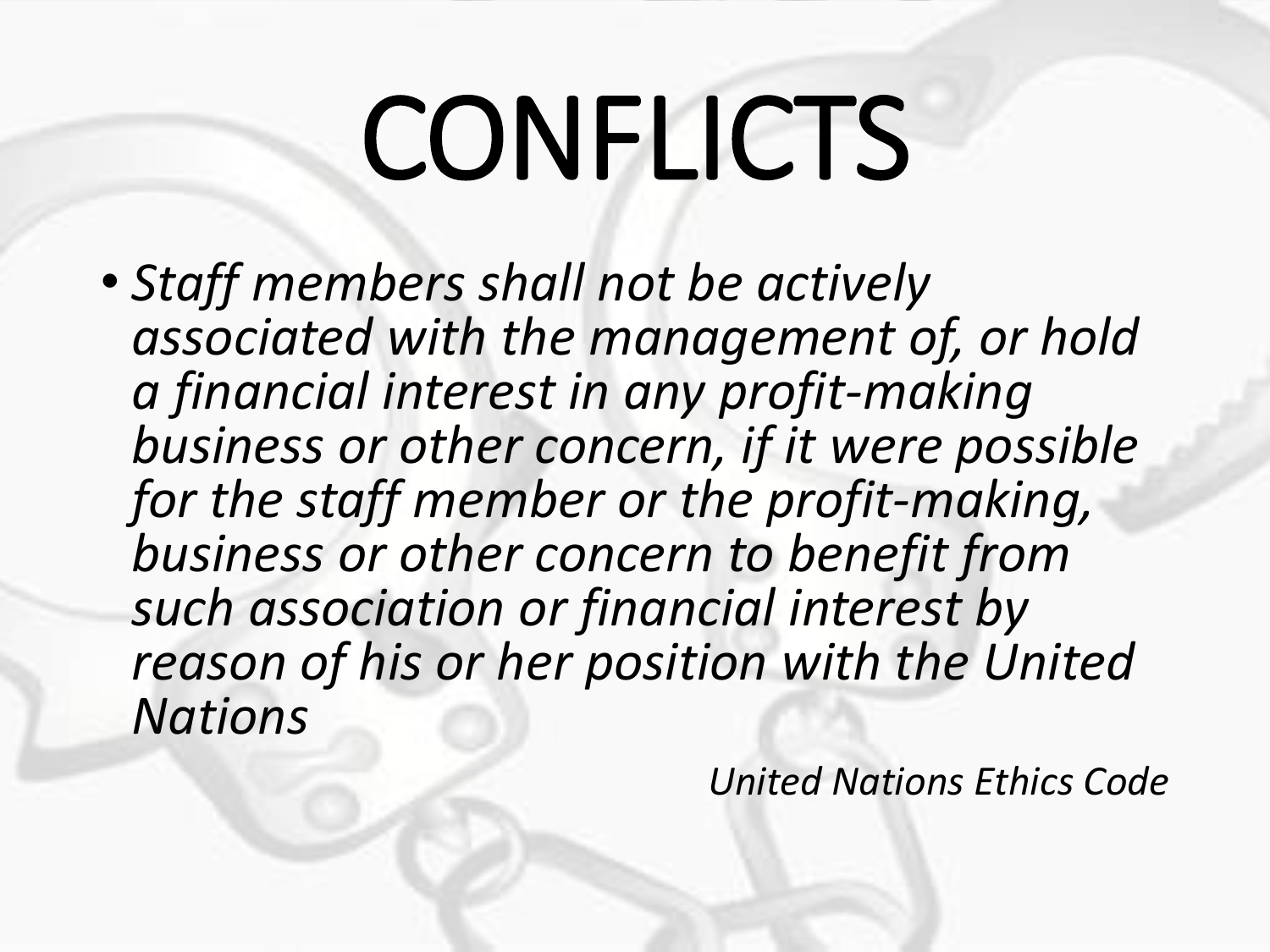- Actions or Activities incompatible with public duties
- When is there a conflict of interest?
	- When a private interest can benefit from your actions.
	- When a private interest could interfere with official duties.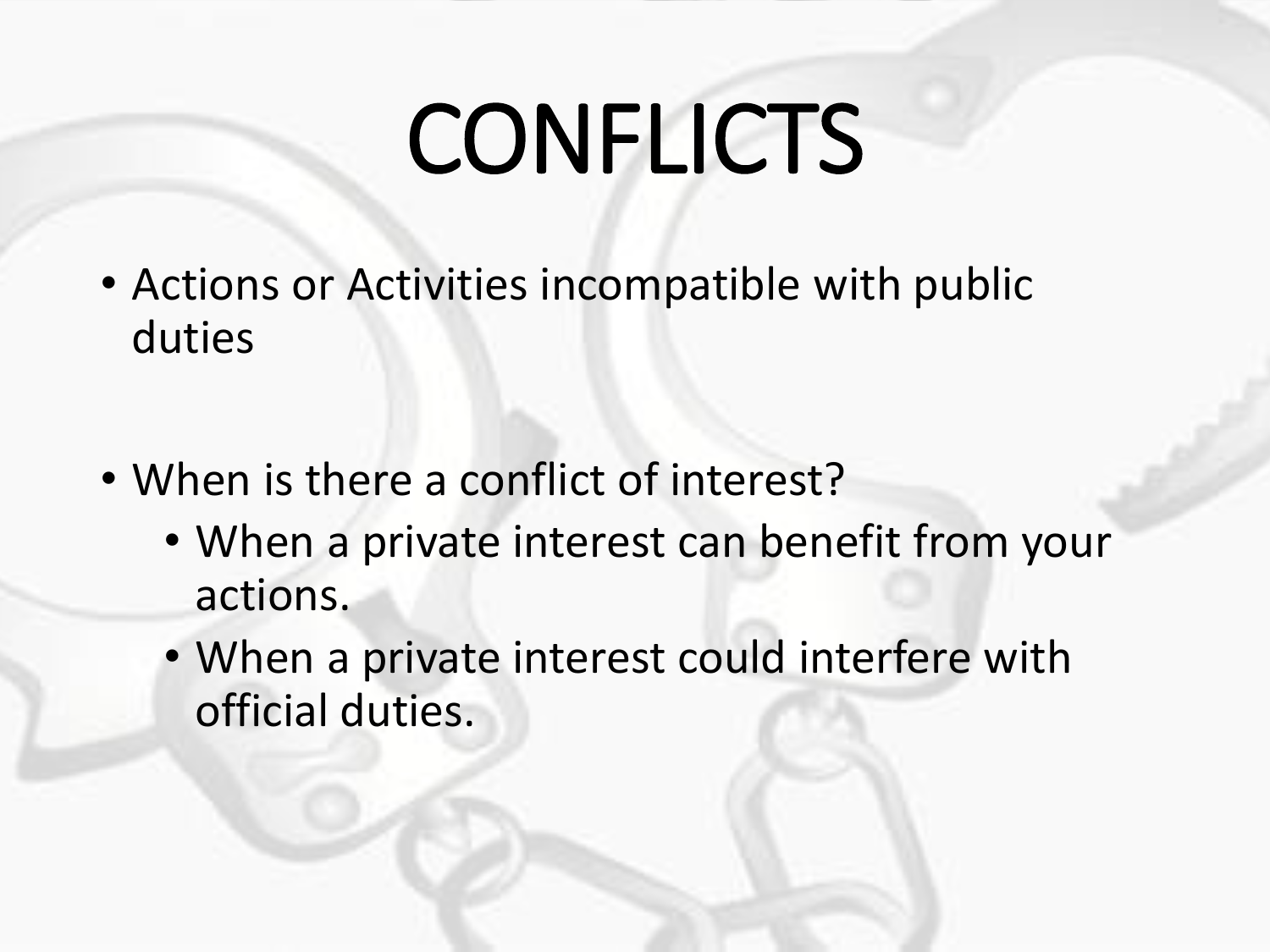# AVOIDING CONFLICTS

- Abstain. Don't participate in the activity.
- Disclose. Tell your supervisor about the potential conflict and let them decide whether to remove you from the activity.
- Review written procedures. Determine if your agency has a policy regarding how to handle conflicts of interest and follow that policy.[MEL]
- Obtain a screening memo. Have your work center write a memorandum outlining the conflicts and telling everyone that you are to be screened from specific information or decision-making regarding that particular transaction.
- **To avoid a conflict, you cannot merely delegate the activity to a subordinate.**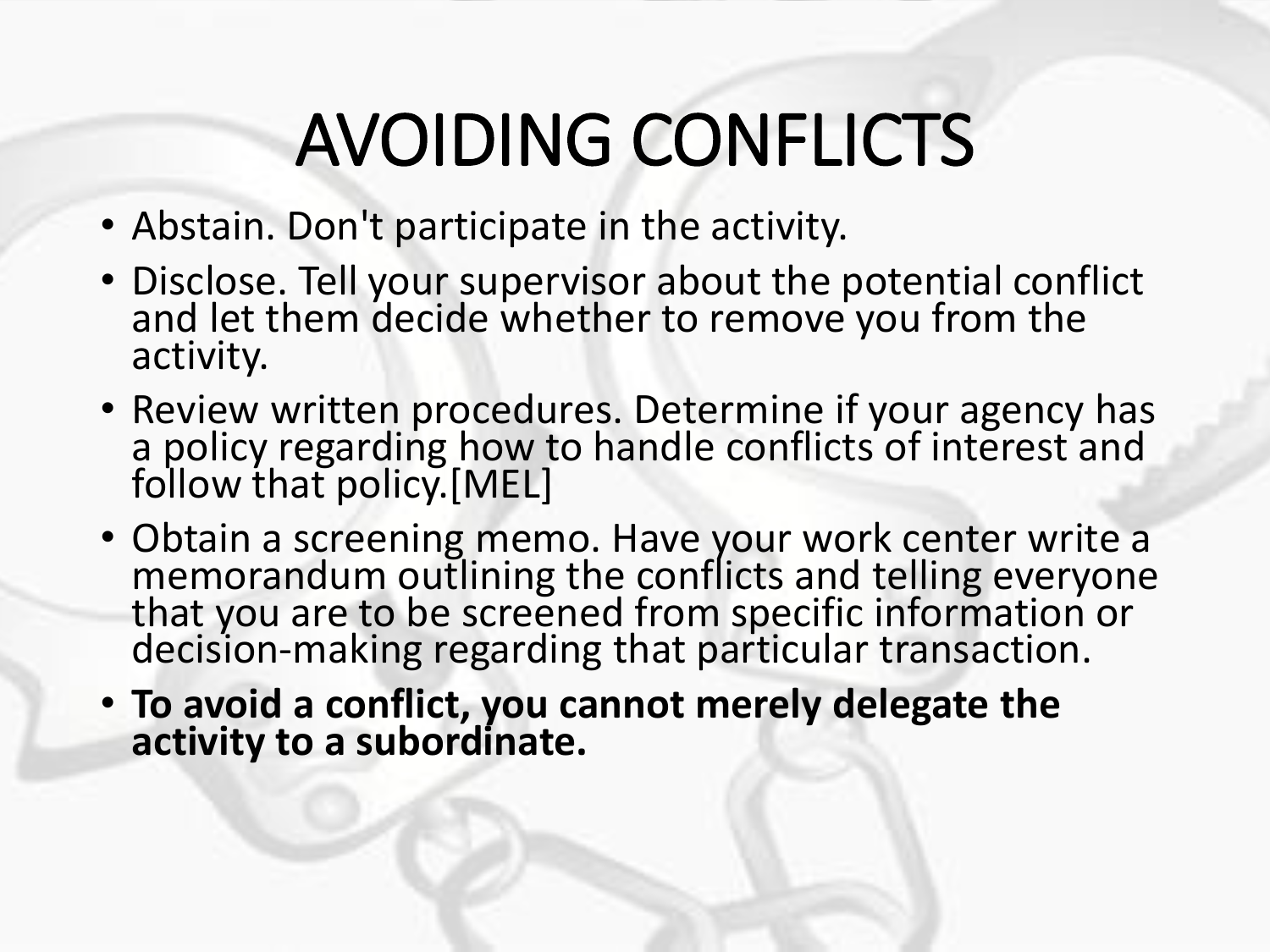#### **GIFTS**

- No local government officer or employee, member of his immediate family, or business organization in which he has an interest, shall solicit or accept any gift, favor, loan, political contributions, service, promise of future employment, or other **thing of value** based upon an understanding that the gift, favor, loan, contribution, service, promise or other thing of value was given or **offered for the purpose of influencing him,** directly or indirectly, in the discharge of his official duties.
- This provision shall not apply to the solicitation or acceptance of contributions to the campaign of an announced candidate for elective public office, if the local government officer has no knowledge or reason to believe that the campaign contribution, if accepted, was given with the intent to influence the local government officer in the discharge of his official duties.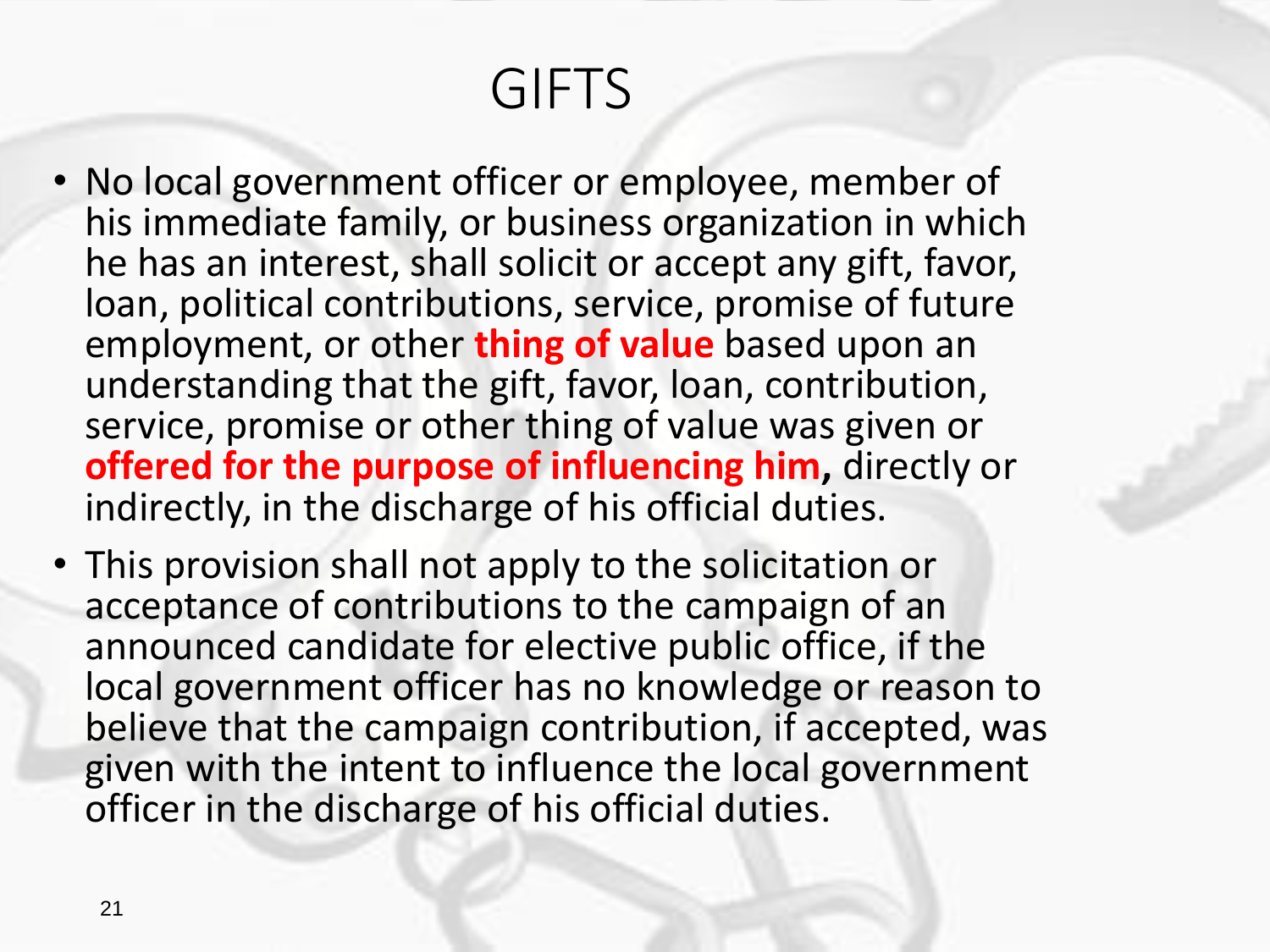# **GIFTS**

•*Offering gifts to customers is a very common practice in the private sector. It is a marketing strategy based on the universal sense of reciprocity: if we receive something, we feel obliged to give something in exchange; i.e. there is no such thing like a "free lunch".*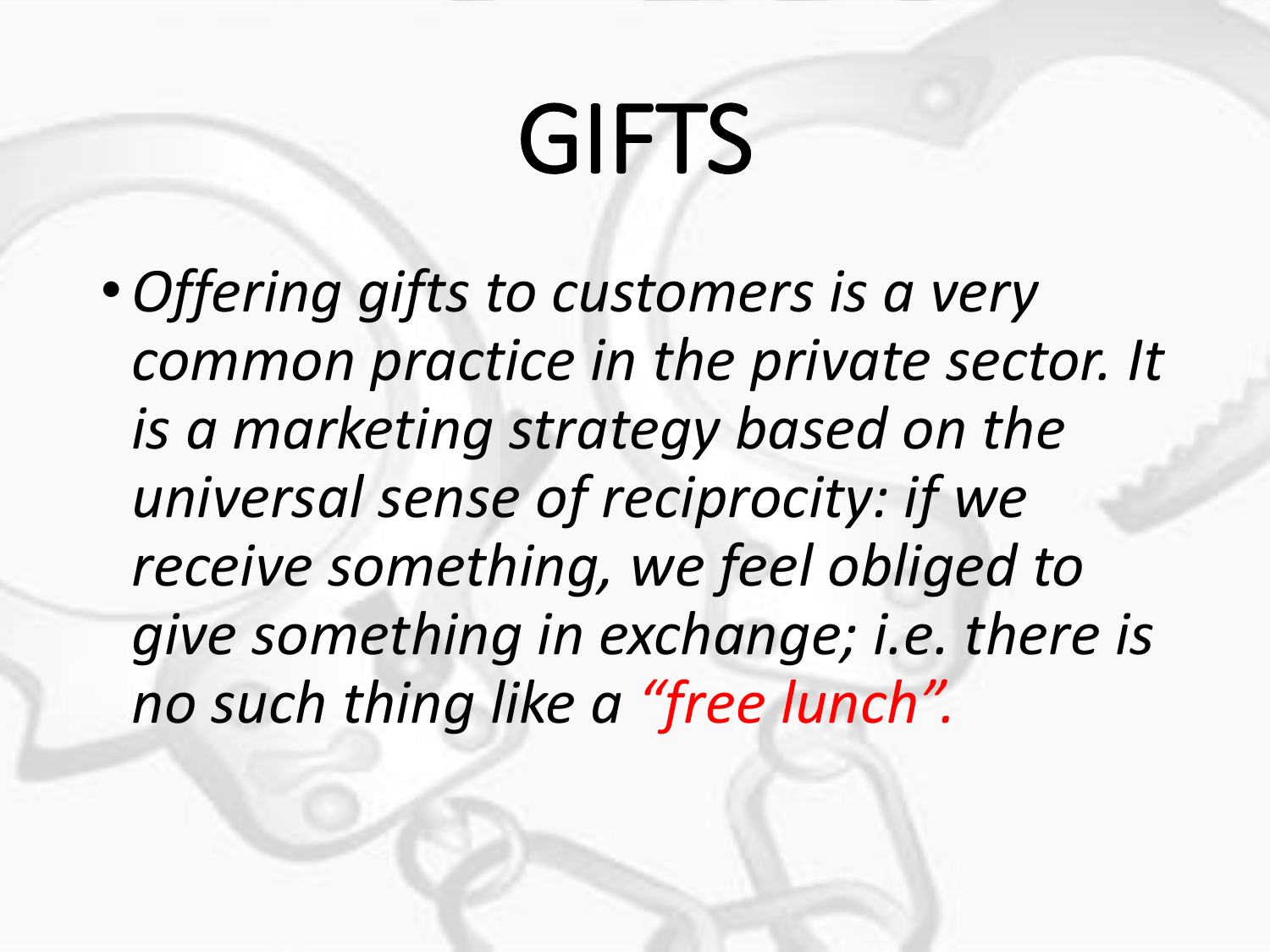# BRIBERY

- Directly or indirectly offering, conferring or agreeing to confer upon another, or soliciting, accepting or agreeing to accept from another, any benefit as consideration for:
- a. a decision, opinion, recommendation, vote or exercise of discretion of a public servant, party official or voter on any public issue or in any public election (*N.J.S.A.* 2C:27-2a);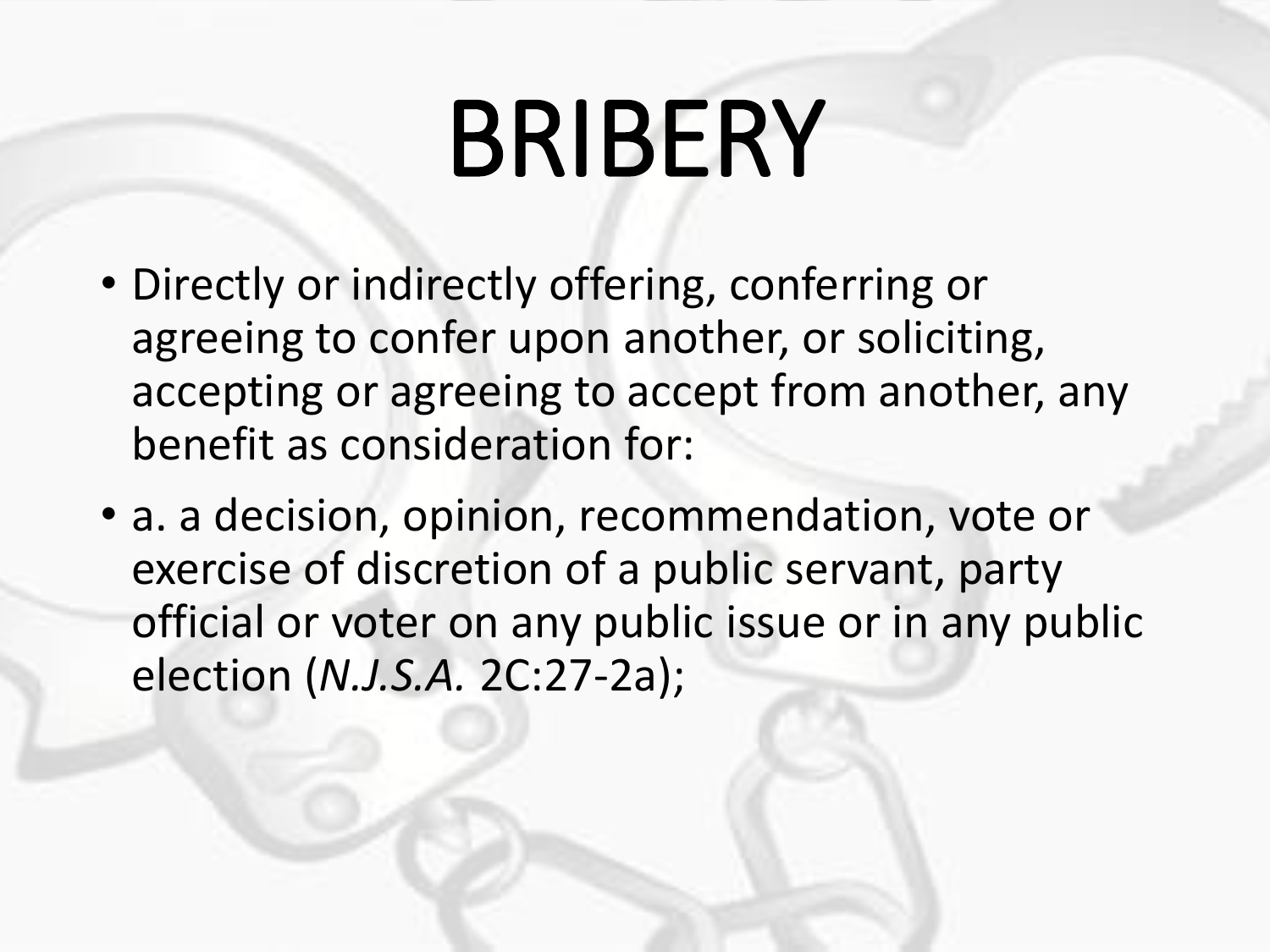# ABUSE OF OFFICE UNWARRANTED PRIVILEGES

• N.J.S.A. 40A: 9-22.5(c) No local government officer or employee shall use or attempt to use his official position to secure unwarranted privileges or advantages for himself or others.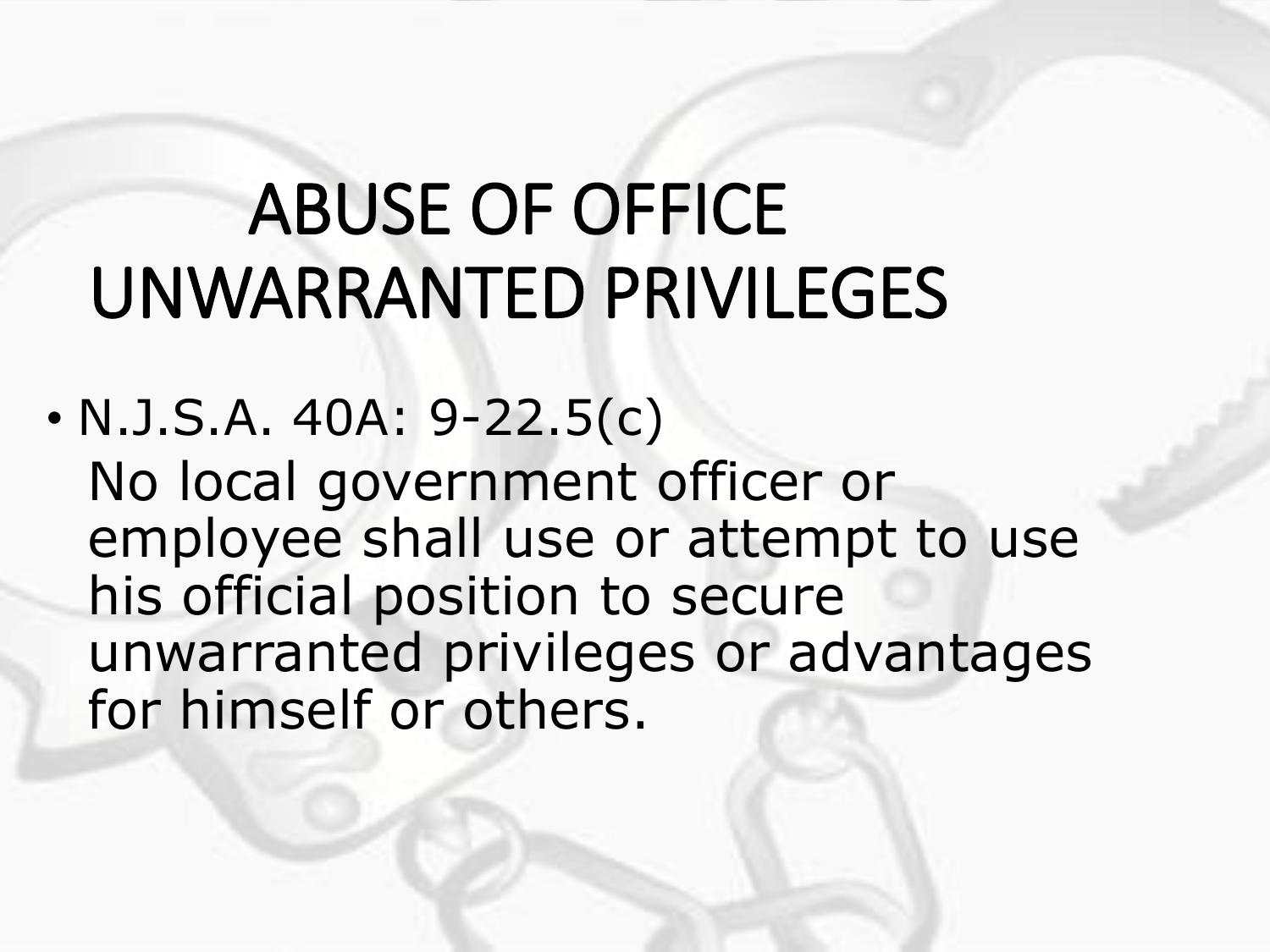# MISCONDUCT IN OFFICE

- NJSA 2C:30-2
- A. Elements
- A public servant is guilty of official misconduct when, with purpose to obtain a benefit for himself or another or to injure or to deprive another of a benefit: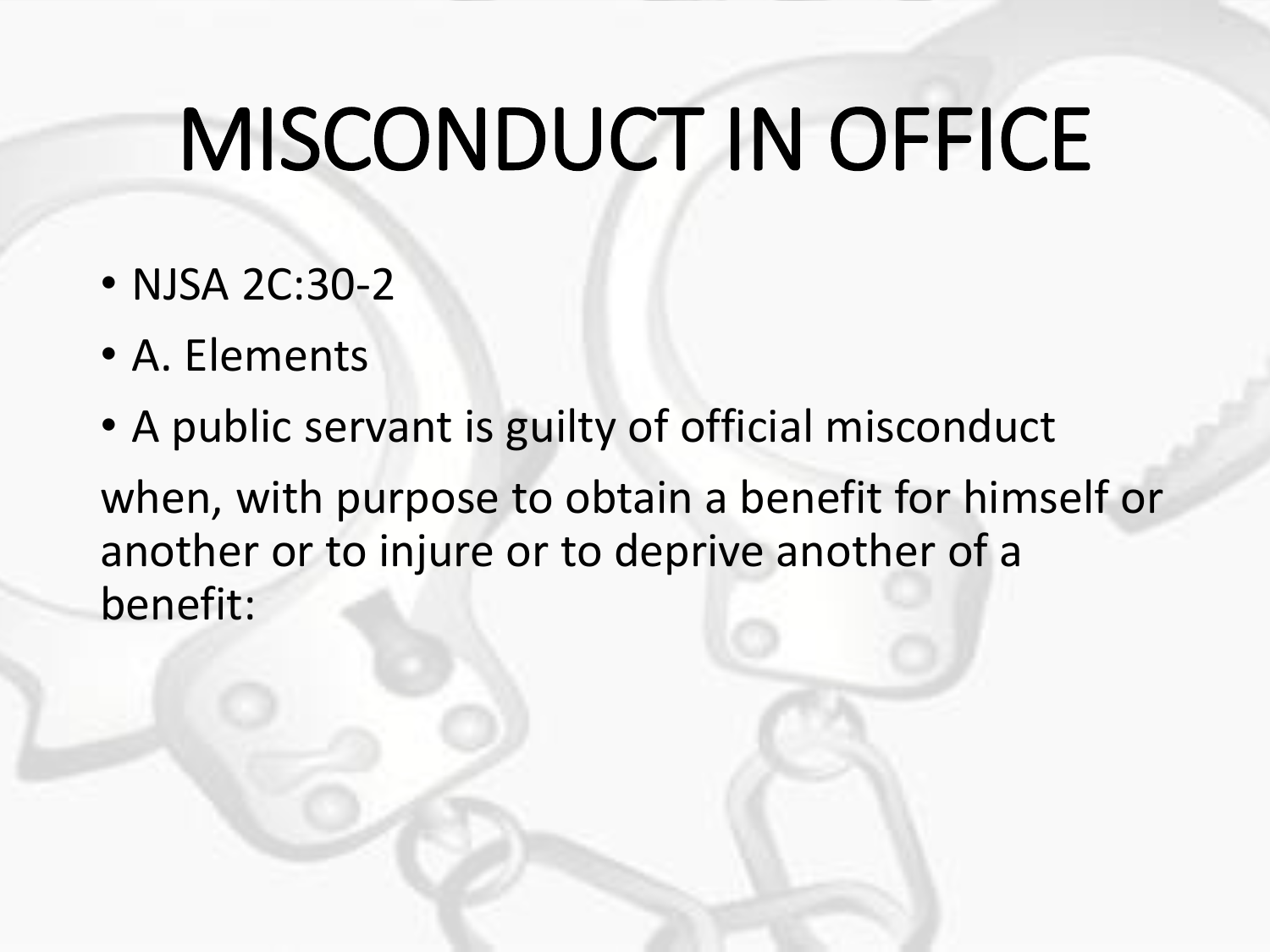## MISCONDUCT IN OFFICE

- a. He commits an act relating to his office but constituting an unauthorized exercise of his official functions, knowing that such act is unauthorized or he is committing such act in an unauthorized manner; or
- b. He knowingly refrains from performing a duty which is imposed upon him by law or is clearly inherent in the nature of his office. (*N.J.S.A.* 2C:30- 2.)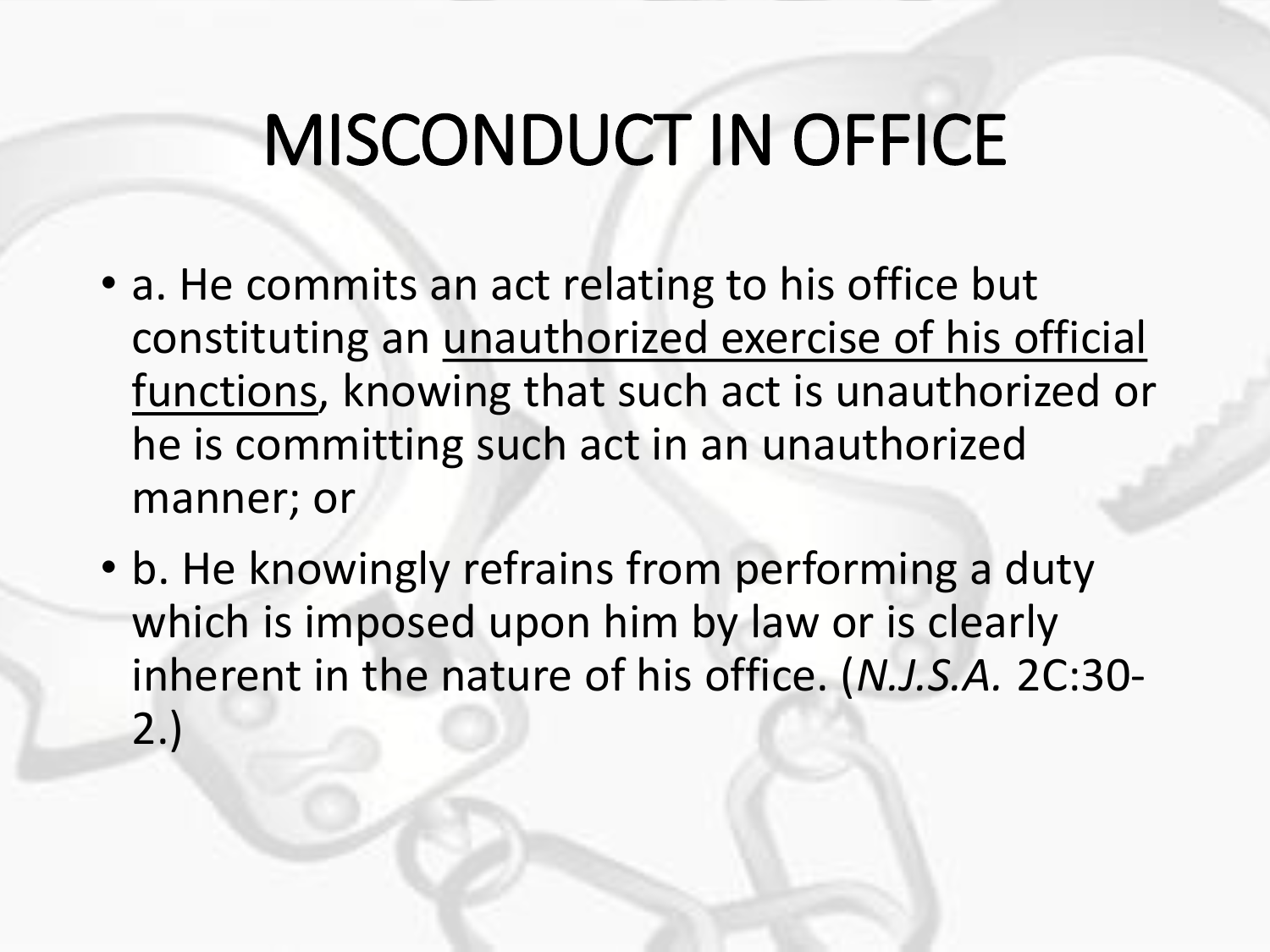### CRIME AND PUNISHMENT

- Criminal vs. LGEL
- Consequences
	- Arrest/Indictment
	- Loss of Job
	- Loss of Liberty (jail)
	- Penalties, fines, court costs
	- Restitution
	- Never hold Government job again
	- Loss of Pension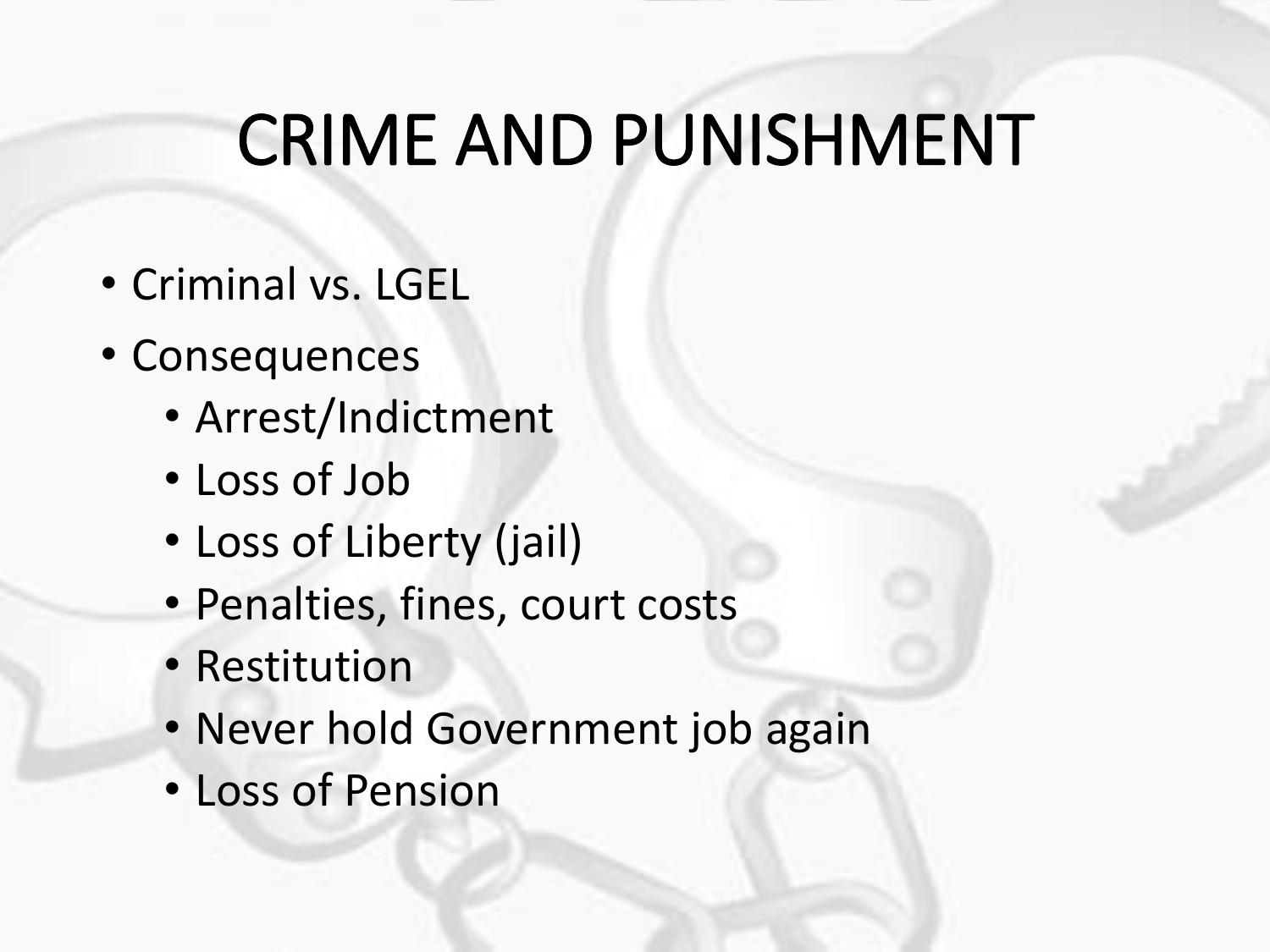### NJ CRIMINAL CODES

- First degree crimes:
- Corruption of public resources if the value of the resource is \$500,000 or more and subject to obligation to facilitate a public service. N.J. Stat. Ann. § 2C:27-12.
- Punishable by term of imprisonment between 10 and 20 years. N.J. Stat. Ann. § 2C:43-6. Restitution plus a fine of up to \$200,000. N.J. Stat. Ann. § 2C:43-3.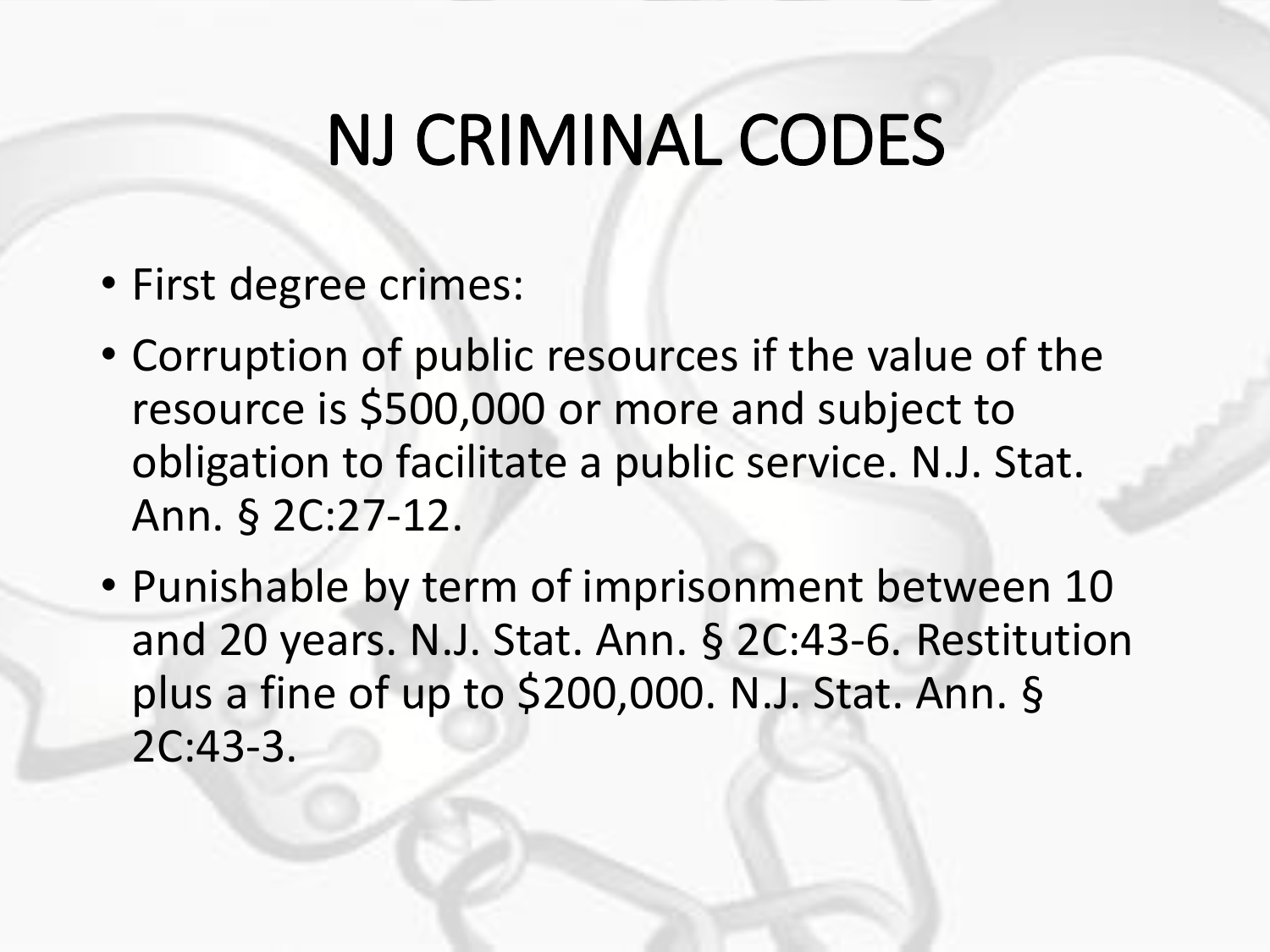### A MATTER OF DEGREE

- First degree crimes:
- Corruption of public resources if the value of the resource is \$500,000 or more and subject to obligation to facilitate a public service. N.J. Stat. Ann. § 2C:27-12.
- Punishable by term of imprisonment between 10 and 20 years. N.J. Stat. Ann. § 2C:43-6. Restitution plus a fine of up to \$200,000. N.J. Stat. Ann. § 2C:43-3.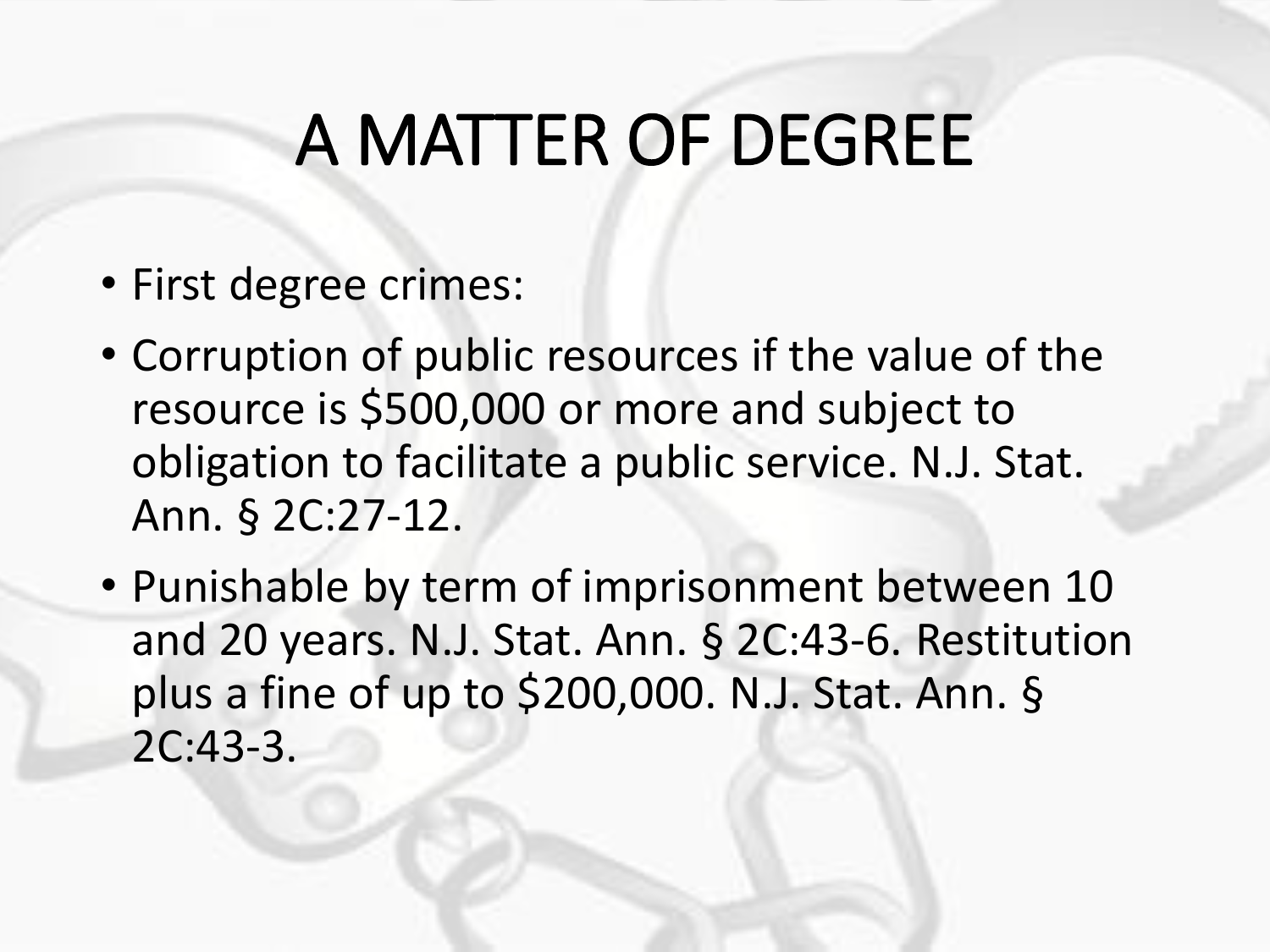### THE THIRD DEGREE

- Third degree crimes:
- Pattern of official misconduct, if none of the acts is a first or second degree crime. N.J. Stat. Ann. § 2C:30-7.
- Speculating or wagering on official action or information, if benefit is of \$200 or less. N.J. Stat. Ann. § 2C:30-3.
- Official misconduct, if benefit is of \$200 or less. N.J. Stat. Ann. § 2C:30-2.
- Corruption of public resources if the value of the resource is less than \$75,000, and subject to obligation to facilitate a public service, or between \$75,000 and \$500,000 if not. N.J. Stat. Ann. § 2C:27-12.
- Unlawful benefit to public servant for official behavior, if under \$200. N.J. Stat. Ann. § 2C:27-11 & N.J. Stat. Ann. § 2C:27-10.
- Improper influence in official and political matters. N.J. Stat. Ann. § 2C:27-3. Bribery, if value is \$200 or less. N.J. Stat. Ann. § 2C:27-2.
- Punishable by term of imprisonment between 3 and 5 years. N.J. Stat. Ann. § 2C:43-6. Restitution plus a fine of up to \$15,000. N.J. Stat. Ann. § 2C:43-3.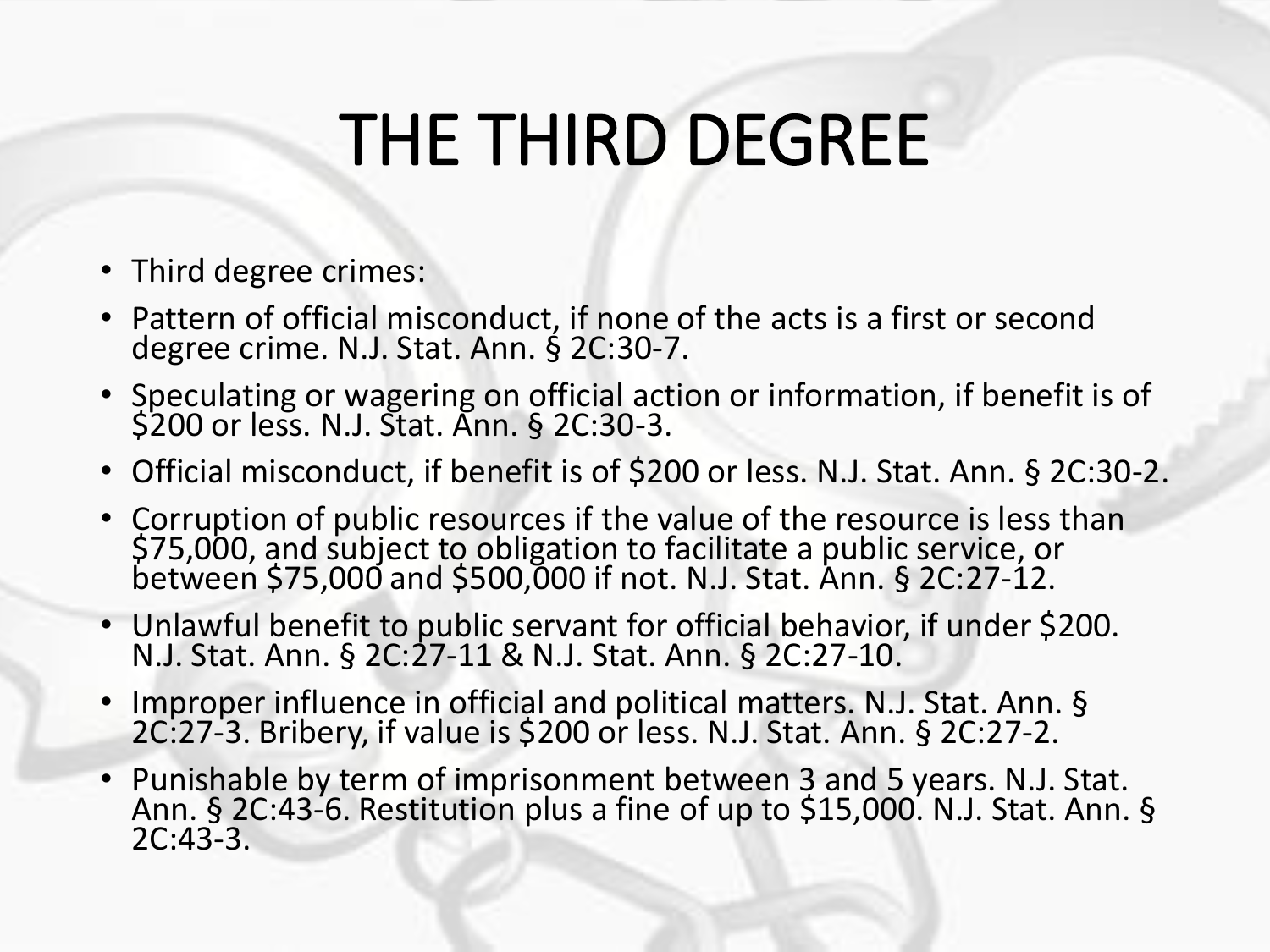### RISK REWARD?

- Fourth degree crimes:
- Public servant transacting business with certain prohibited persons (him or herself, a family member, associated business). N.J. Stat. Ann. § 2C:27-9.
- Corruption of public resources if the value of the resource is less than \$75,000, and not subject to obligation to facilitate a public service. N.J. Stat. Ann. §  $2C:27-12.$
- Retaliation for past official action. N.J. Stat. Ann. § 2C:27-5.
- Punishable by term of imprisonment no more than 18 months. N.J. Stat. Ann. § 2C:43-6. Restitution plus a fine of up to \$10,000. N.J. Stat. Ann. § 2C:43-3.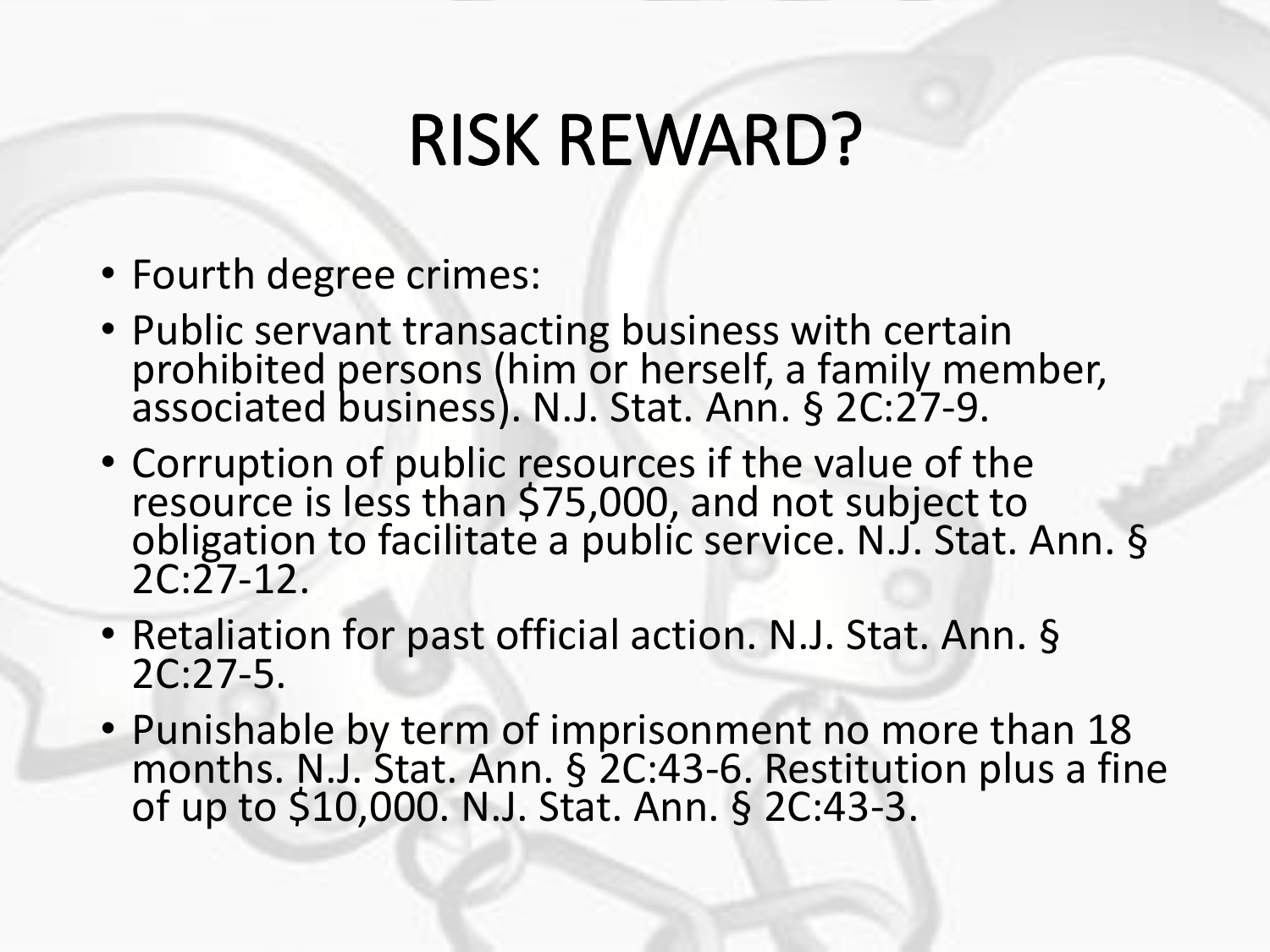# HOBBS ACT

• Whoever in any way or degree obstructs, delays, or affects commerce or the movement of any article or commodity in commerce, by robbery or extortion or attempts or conspires so to do, or commits or threatens physical violence to any person or property in furtherance of a plan or purpose to do anything in violation of this section shall be fined under this title or imprisoned not more than twenty years, or both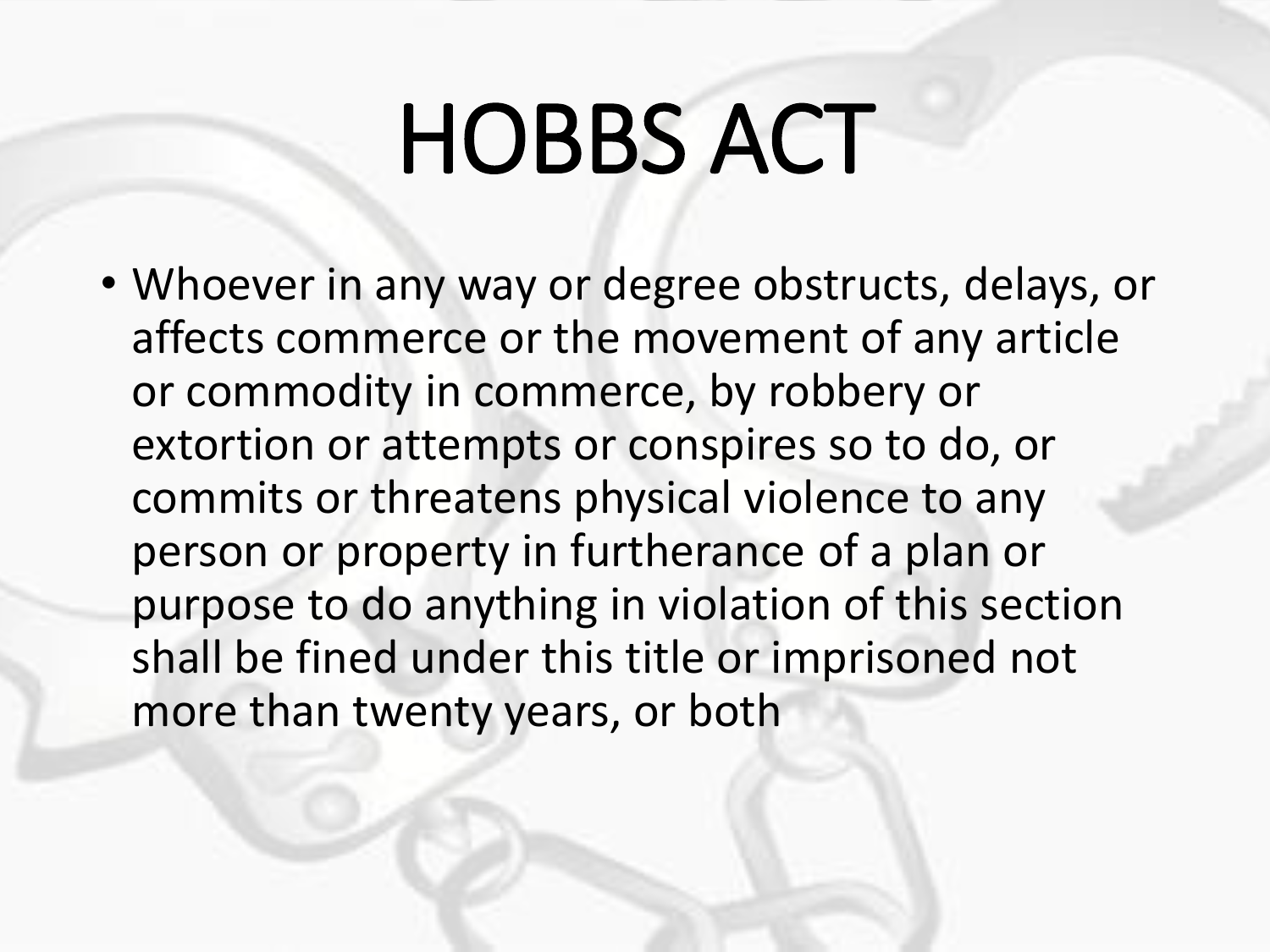# HOBBS ACT

• Extortion means "the obtaining of property from another, with his consent, induced by wrongful use of actual or threatened force, violence, or fear, or under color of official right" This law was primarily enacted to combat racketeering but it is also used in public corruption cases. Conviction under Hobbs Act will be sustained based upon proof that a public official obtained payment in cash and/or property and *generally* intended to use his or her influence to benefit the payor as opportunities arose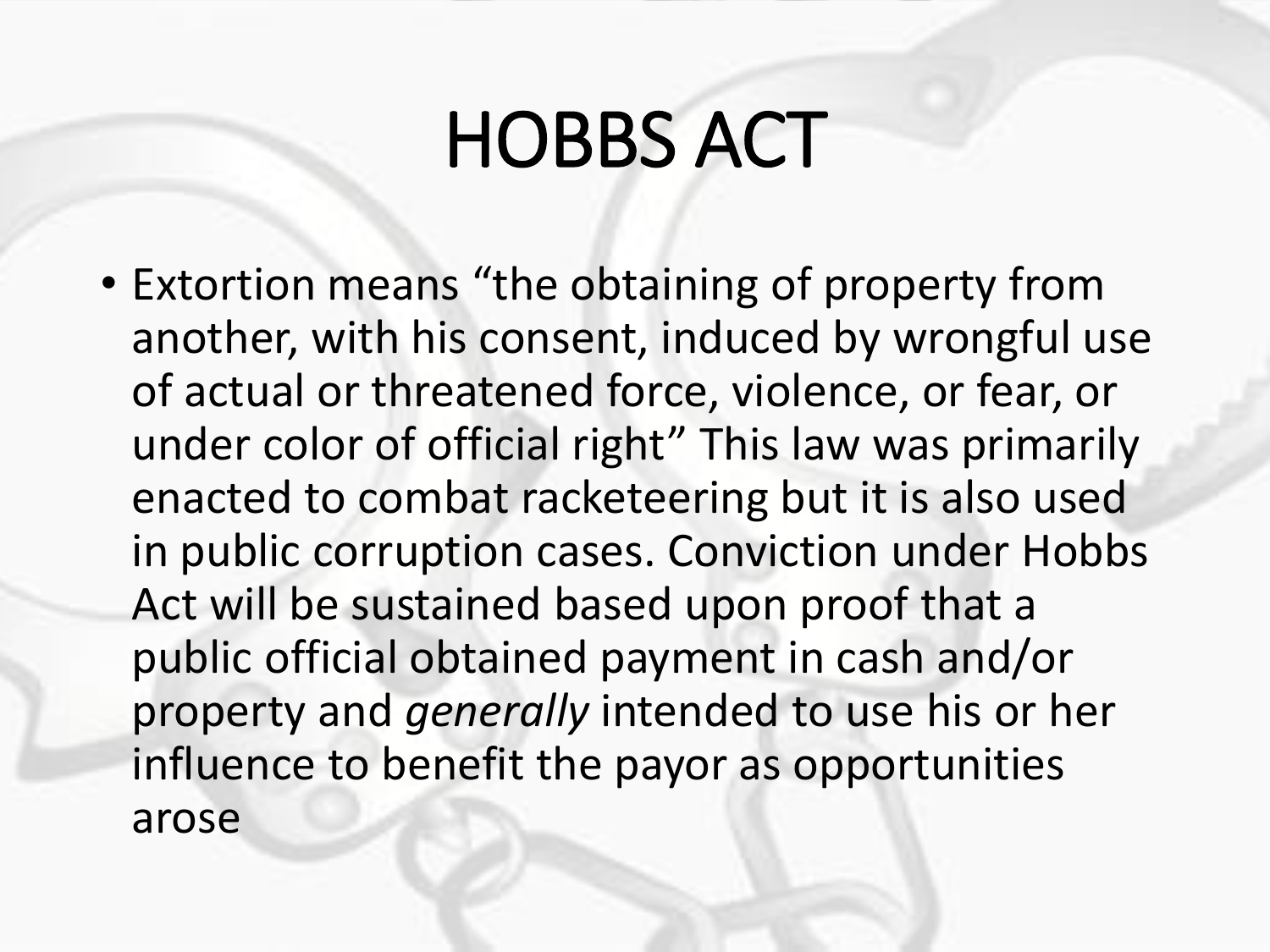### HONEST SERVICES ACT

• Whoever, having devised or intending to devise any scheme or artifice to defraud, or for obtaining money or property by means of false or fraudulent pretenses, representations, or promises, transmits or causes to be transmitted by means of mail, wire, radio, or television communication in interstate or foreign commerce, any writings, signs, signals, pictures, or sounds for the purpose of executing such scheme or artifice, shall be fined under this title or imprisoned not more than 20 years, or both (18 U.S.C. §§ 1341 & 1343)

"Scheme or artifice to defraud" was defined by Congress in 1988 as "a scheme or artifice to deprive another of the intangible right of *honest services*" (18 U.S.C. § 1346)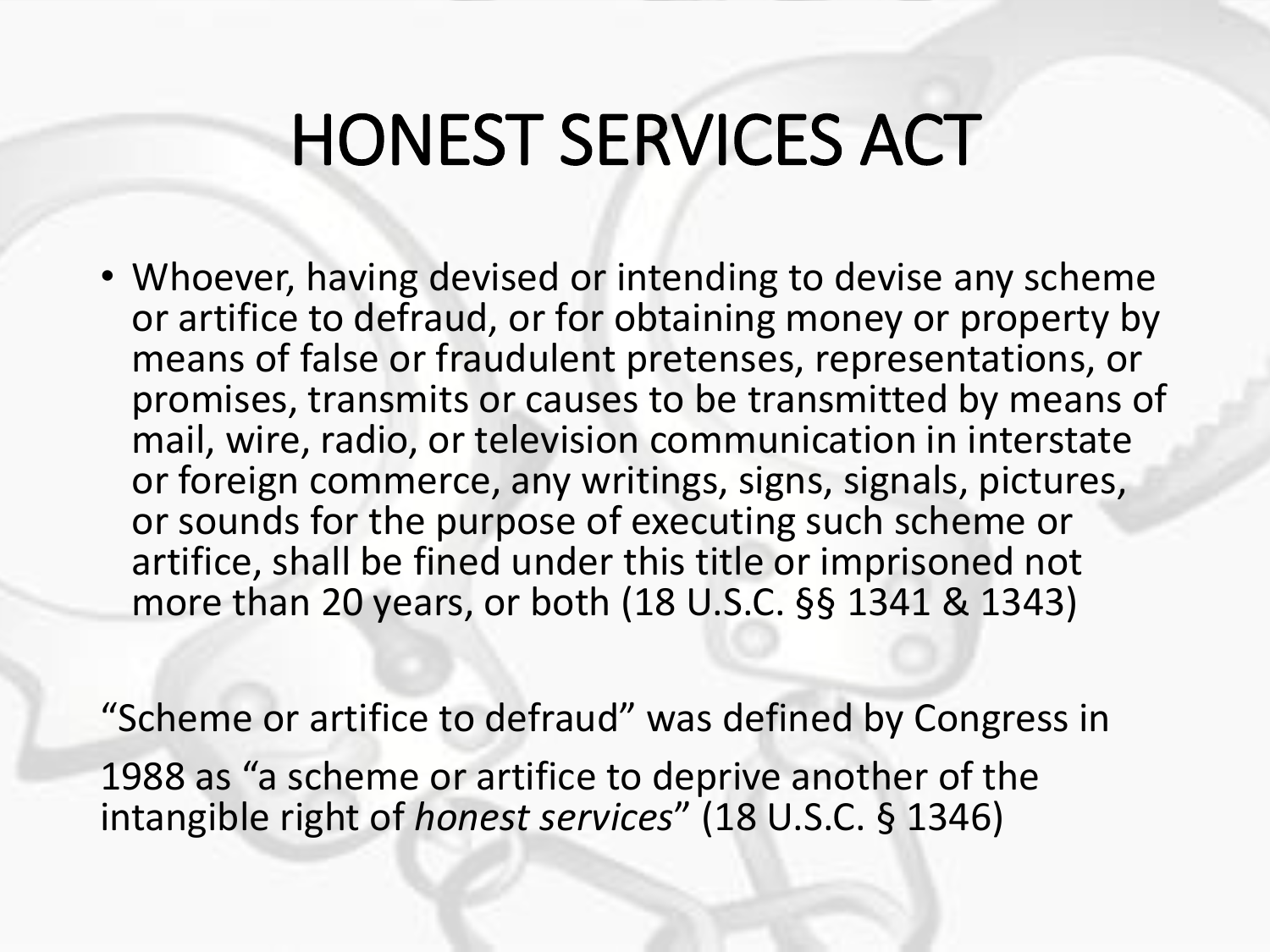#### HONEST SERVICES ACT

In plain words, the law presumes a public official owes the public a duty of honest services. When the official fails and does so using the mail or telephones — or perhaps e-mail or BlackBerry — while concealing a financial interest, it becomes a crime.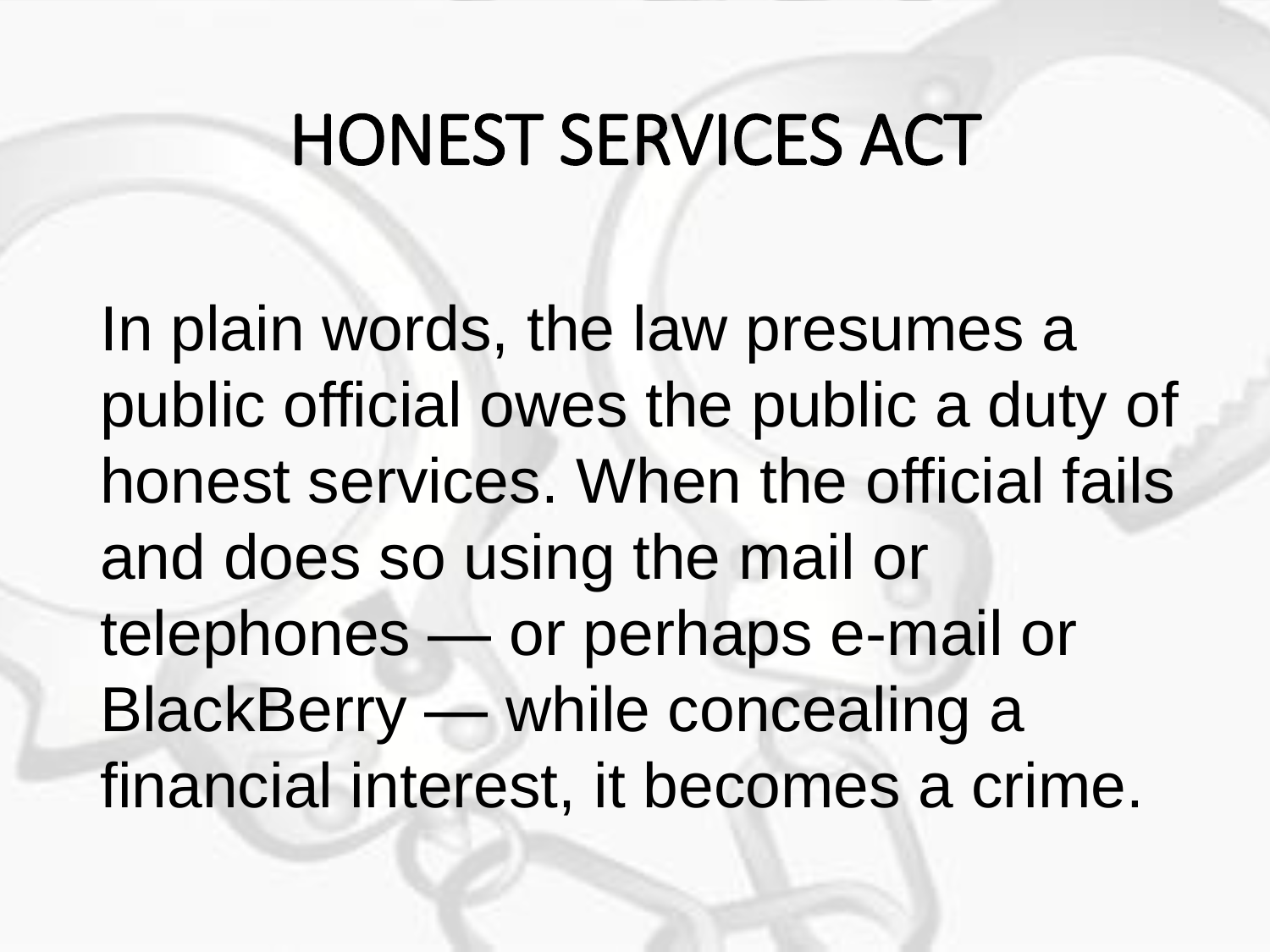